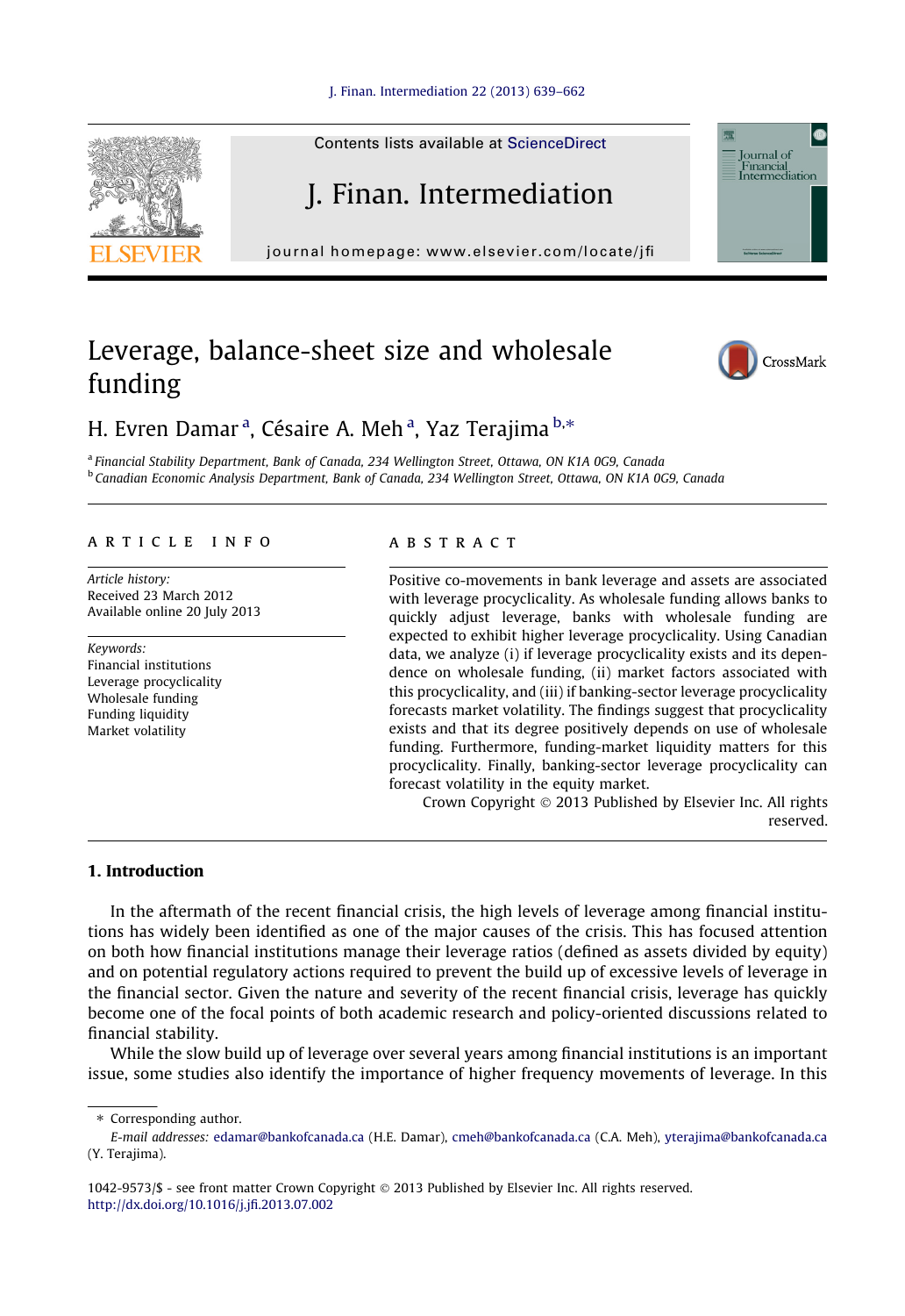regard, one major question has been raised: Does leverage positively co-move with assets, and if so, what are its implications for market volatility? [Adrian and Shin \(2010\)](#page-23-0) study this relationship between financial institution leverage and assets in the United States and find evidence that such a correlation exists.

One channel in which this positive correlation can be observed is when a financial institution actively manages its balance sheet with respect to changes in the value of equity. For example, when the value of equity increases due to a rise in prices of some marked-to-market assets, a financial institution's leverage ratio decreases. If the financial institution actively manages its balance sheet, it can raise non-equity liabilities and lever up. In this process, the newly-raised liabilities are invested into new assets, leading to a positive relationship between changes in leverage and balance-sheet size. Furthermore, as prices of assets tend to increase during booms and decrease during busts, leverage becomes procyclical to economic activity in addition to balance-sheet size.

This paper highlights the interaction of leverage procyclicality with the use of wholesale funding. The degree of procyclicality varies across different types of financial institutions and with respect to changes in macroeconomic and market environments. Financial institutions that use wholesale funding (e.g., institutional deposits, repos, commercial paper and banker's acceptances) display high degrees of procyclicality as these market-based funds are readily available at short notice for quick adjustments to leverage. However, the crisis disrupted short-term wholesale funding markets, revealing the high funding-liquidity risks associated with these funds. With reduced access to wholesale funding, financial institutions lost the ability to adjust leverage easily and quickly, which dampened the degree of procyclicality.

Specifically, we have three main objectives. First, we show that leverage of Canadian financial institutions is procyclical (i.e. positive correlations between leverage and balance-sheet size) and that the degree of procyclicality depends on the usage of wholesale funding. Second, we identify macroeconomic and market variables that are important for the degree of procyclicality. Third, we study if banking-sector leverage procyclicality can forecast aggregate volatility in the equity market. The empirical strategy chosen to achieve the first two objectives is a two-step method, similar to the approach outlined by [Kashyap and Stein \(2000\)](#page-23-0) in their work on the bank lending channel of monetary policy. The first step cross-sectionally estimates the degree of leverage procyclicality based on monthly bank-level balance sheet data for all federally chartered deposit taking institutions in Canada over the period  $1994-2009$ .<sup>1</sup> The analysis for the first objective is derived from the outcome of this step. Then, the second step determines if and how the degree of procyclicality changes over time following macroeconomic and market-wide changes. The results from this step are used for the discussion of the second objective. For the third objective, we construct volatility measures from the Toronto Stock Exchange Broad Index to gauge aggregate market volatility. We regress these volatility measures on banking-sector leverage procyclicality.

With respect to the first objective, we find strong procyclicality of leverage. In addition, we find significantly higher degrees of procyclicality among financial institutions that use more wholesale funding over those that use less. This confirms the findings by [Adrian and Shin \(2010\)](#page-23-0) that leverage among US investment banks, who mainly rely on market-based wholesale funding to fund their investment activities, is strongly procyclical. They do not find such leverage procyclicality for commercial banks, which rely less on wholesale funding.<sup>2</sup> These results consistently prevail through various robustness checks and model extensions.

Secondly, we find that degrees of procyclicality change with liquidity in short-term wholesale funding markets, where funding-market liquidity is measured as changes in the trading volume of repos and the volume of outstanding commercial paper and banker's acceptances. Specifically, for wholesale funding users, we find that procyclicality is high when the liquidity of these markets is also high. Hence, when these markets become illiquid, wholesale funding users lose the ability to quickly adjust leverage, leading to weaker procyclicality of leverage. This result is consistent with

 $<sup>1</sup>$  Availability of high frequency (i.e., monthly) data for Canadian banks is important for the analysis in capturing volatility in</sup> short-term funding markets.

 $<sup>2</sup>$  However, their results regarding cyclicality of leverage among commercial banks appear to be sensitive to time periods and use</sup> of micro vs. macro data. See [Berrospide and Edge \(2010\) and Adrian et al. \(2012\).](#page-23-0)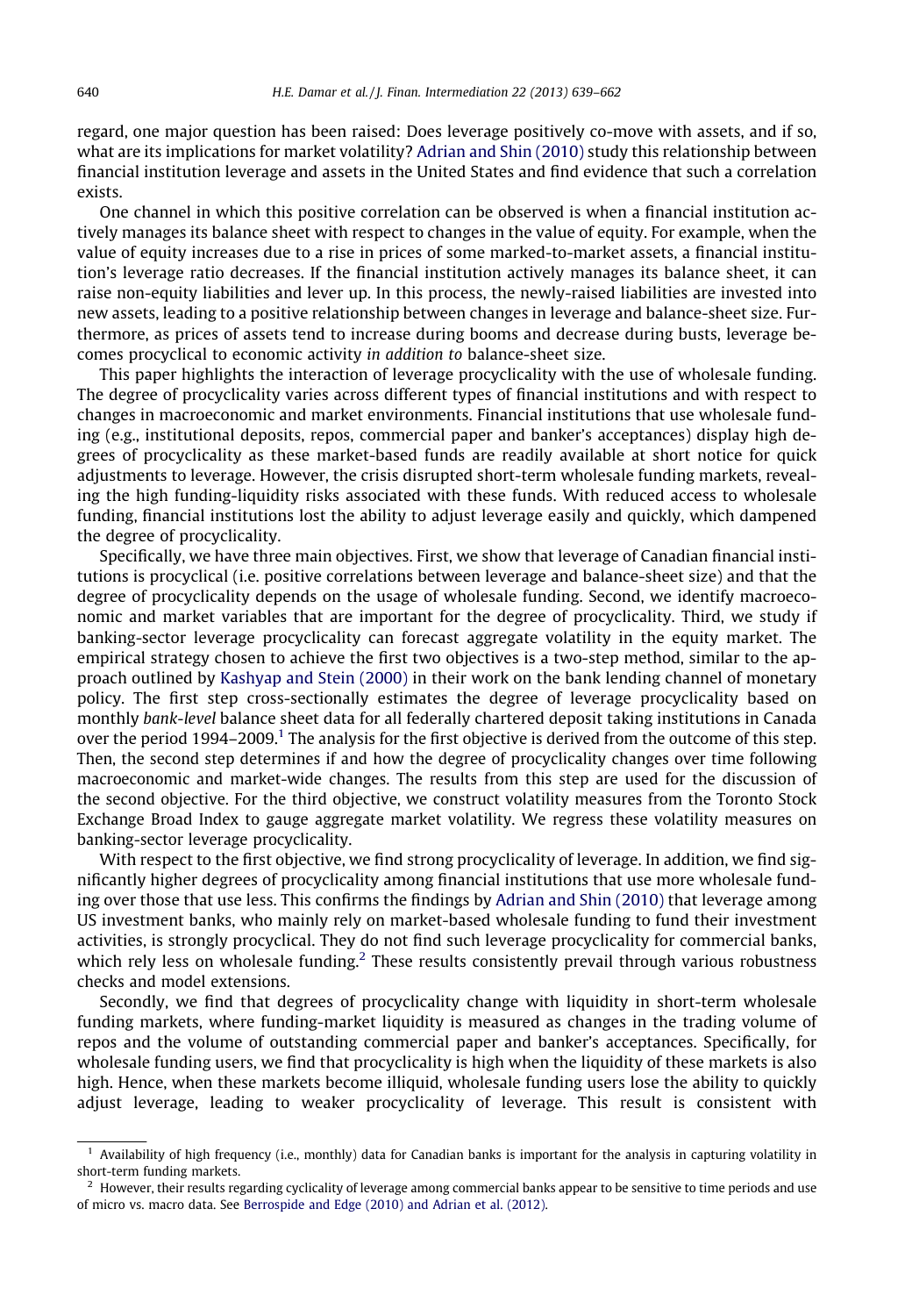<span id="page-2-0"></span>[Brunnermeier and Pedersen \(2009\)](#page-23-0) who provide a theory linking market liquidity (i.e., the ease with which an asset is traded) with funding liquidity (i.e., the ease with which funds are obtained) through margin requirements for financial intermediaries. Since margin requirements for raising funds (e.g., haircuts on collateral and discounts on bank debts) can increase during downturns, available funds for investment decrease, reducing market liquidity. Such market and funding illiquidity would show up as weaker procyclicality of leverage, as the financial institution's ability to adjust leverage and investment declines. We observe weaker procyclicality with illiquid market conditions only for those financial institutions that rely on short-term wholesale funding markets.

Finally, we find that lagged banking-sector leverage procyclicality forecasts equity market volatility. While this effect is positive and significant during the pre-crisis period, it is insignificant during the crisis period. We interpret this result as the ability for banking-sector leverage procyclicality to forecast overall market volatility during pre-crisis periods. There are, however, multiple other factors that would have contributed to movements in market volatility during the crisis (such as various global and domestic government/central bank interventions), leaving the estimate insignificant.

Our paper is related to a few different strands in the existing literature. Regarding wholesale funding of banks, [Huang and Ratnovski \(2010\)](#page-23-0) analyze a model with a tradeoff between using wholesale funding vs. retail deposits. On one hand, wholesale funding improves efficiency as uninsured wholesale financiers monitor banks. On the other hand, the monitoring incentives of the financiers depend on the available information set, which could lead to inefficient liquidations. This study is similar to ours in spirit, since it also evaluates the decisions and the riskiness of banks under different funding structures (retail deposits vs. wholesale funding). Our study is also related to the literature on the regulation of bank leverage, since banks in Canada face regulatory leverage limits. [Blum \(2008\)](#page-23-0) provides a theoretical motivation for leverage limits in a world where a supervisor knows that different types of banks (safe and risky) exist, but without knowing the actual risk types of each bank. In such a setting, self-reporting and assessment of risks (in a manner similar to Basel II) is not optimal, since risky banks have an incentive to understate their risks. [Blum \(2008\)](#page-23-0) shows that having a simple leverage ratio cap along with capital requirements based on banks' internal risk assessments can result in truthful revelations of banks' risk levels. [Geanakoplos \(2010\)](#page-23-0) theoretically analyzes adverse effects of leverage fluctuations in an environment where leverage is determined in equilibrium together with interest rates. The paper shows how leverage cycles damage the economy and argues for regulations to control them. [Bordeleau et al. \(2009\)](#page-23-0) discuss the historical evolution of regulatory leverage limits in Canada and analyze how large Canadian banks manage leverage with respect to these limits. They find that some large banks maintain a buffer between their leverage and the regulatory limit, implying some flexibility to adjust leverage. Finally, [The Committee on the Global Financial System \(2009\)](#page-23-0) provides some international policy discussions regarding leverage procyclicality.

The rest of the study is as follows: Section 2 presents some basic balance sheet arithmetic to explain the link between asset growth and leverage growth. Section [3](#page-5-0) provides a brief discussion of the Canadian banking sector. Section [4](#page-7-0) presents the data. Section [5](#page-7-0) explains the empirical methodology and Section [6](#page-12-0) describes the results for the first two objectives. Section [7](#page-18-0) analyzes the relationship between banking-sector leverage procyclicality and market volatility. Section [8](#page-20-0) discusses our robustness checks. Finally, Section [9](#page-22-0) concludes.

## 2. Asset changes vs. leverage changes

Our findings of leverage procyclicality are based on positive correlations between asset growth and leverage growth.<sup>3</sup> In this section, we discuss how such a positive correlation can emerge from a bank actively managing its balance sheet. Furthermore, this basic balance sheet arithmetic also demonstrates

<sup>&</sup>lt;sup>3</sup> However, as mentioned above, prices of certain bank assets and hence the bank's balance-sheet size, tend to increase during booms and decrease during busts. As such, a positive correlation between asset growth and leverage growth can also imply procyclicality of leverage with respect to economic activity.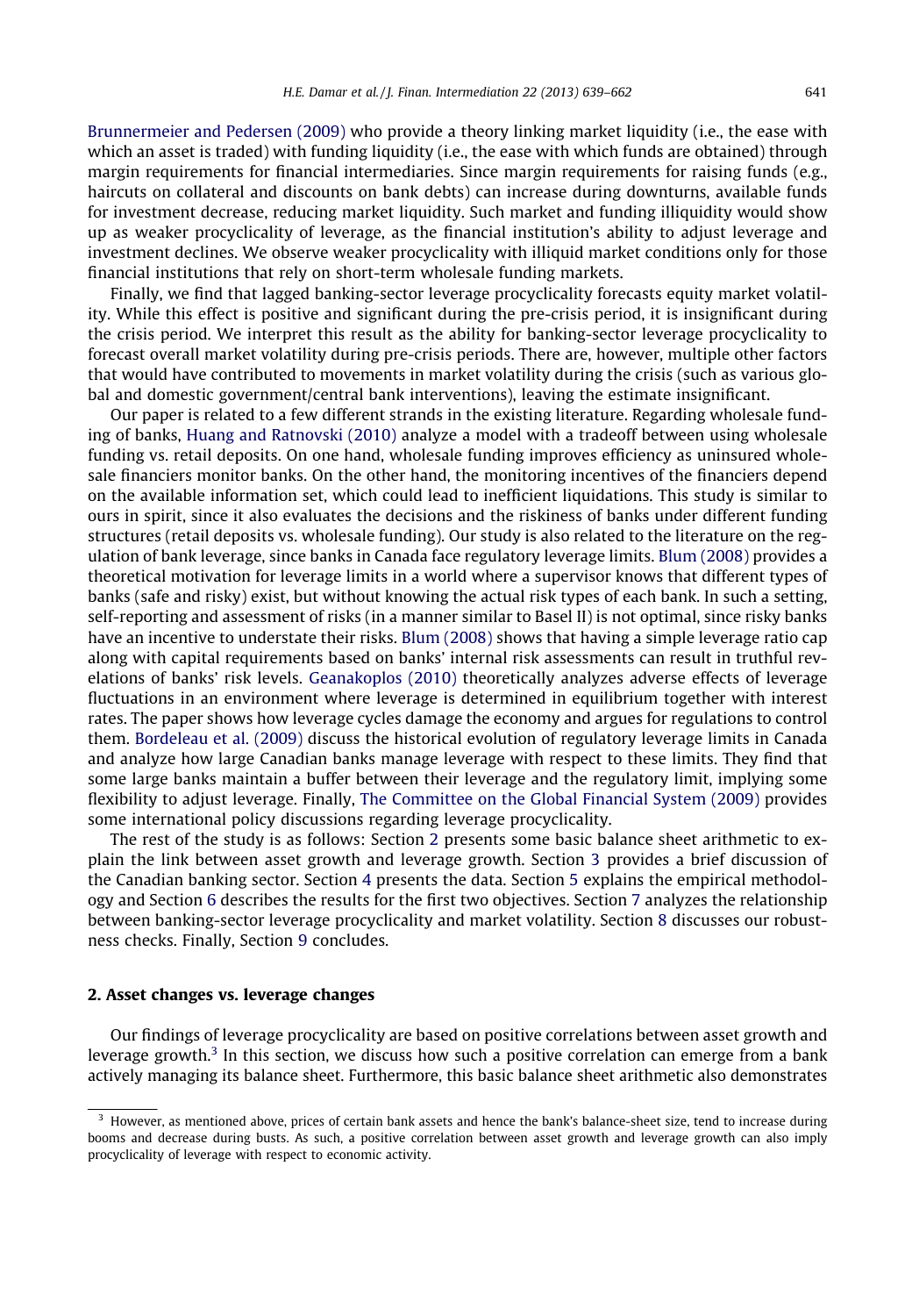how the strength of leverage procyclicality is influenced by the funding sources used by a financial intermediary (wholesale funding vs. retail deposits).<sup>4</sup> Consider the simplified balance sheets for two banks that use different funding sources, where Bank 1 is funded by wholesale funding and Bank 2 by retail deposits:

|                            | Bank 1            | Bank 2   |              |            |                   |     |
|----------------------------|-------------------|----------|--------------|------------|-------------------|-----|
| Assets                     | Liabilities       |          | Assets       |            | Liabilities       |     |
| Total Assets<br><b>200</b> | Retail Deposits   | $\theta$ | Total Assets | <b>200</b> | Retail Deposits   | 190 |
|                            | Wholesale Funding | 190      |              |            | Wholesale Funding |     |
|                            | Equity            | 10       |              |            | Equity            |     |
|                            |                   |          |              |            |                   |     |

The leverage ratio of a bank is  $L = A/E$ , where L is leverage, A is total assets and E is equity. Given these balance sheets, the leverage ratio for both banks is  $200/10 = 20$ . Now suppose that both the value of the asset portfolio and the amount of equity rises by \$2 for each bank. Such an increase in assets and equity could be caused by an increase in the price of marked-to-market securities, which is reflected in the banks' net worth as in [Adrian and Shin \(2010\)](#page-23-0), or by the bank issuing new equity in order to purchase more assets. Under both scenarios, the leverage ratio will become 202/12 = 16.83 for both banks. The result is the following balance sheets:

|              | Bank 1 |                   |     |              | Bank 2 |                   |     |  |
|--------------|--------|-------------------|-----|--------------|--------|-------------------|-----|--|
| Assets       |        | Liabilities       |     | Assets       |        | Liabilities       |     |  |
| Total Assets | 202    | Retail Deposits   | O   | Total Assets | 202    | Retail Deposits   | 190 |  |
|              |        | Wholesale Funding | 190 |              |        | Wholesale Funding |     |  |
|              |        | Equity            |     |              |        | Equity            | 19  |  |
|              |        |                   |     |              |        |                   |     |  |

It is, however, possible that the banks will not remain passive and decide to ''actively manage'' their balance sheets. During economic booms (which likely cause the initial price increase of the bank assets), banks expand their balance sheets as they typically face low funding rates and increasing investment opportunities. Suppose Bank 1, having access to liquid market-based wholesale funding, raises \$62 and purchases more assets (e.g., securities). On the other hand, since Bank 2 depends exclusively on retail deposits, it will be less able to quickly raise funds, given the ''sluggish'' nature of retail deposits. Assuming that Bank 2 is only able to raise a smaller amount of the required funds (\$50) in a given period, the balance sheets of these two institutions become<sup>5</sup>:

|              | Bank 1 |                   |     |              | Bank 2 |                   |                |  |
|--------------|--------|-------------------|-----|--------------|--------|-------------------|----------------|--|
| Assets       |        | Liabilities       |     | Assets       |        | Liabilities       |                |  |
| Total Assets | -264   | Retail Deposits   |     | Total Assets | - 252  | Retail Deposits   | 240            |  |
|              |        | Wholesale Funding | 252 |              |        | Wholesale Funding | $\overline{0}$ |  |
|              |        | Equity            | 12  |              |        | Equity            | 12             |  |
|              |        |                   |     |              |        |                   |                |  |

<sup>4</sup> Besides the channel described here, any balance-sheet adjustments that do not involve an adjustment in equity will also lead to a positive correlation between changes in assets and leverage. Our findings again imply that funding sources are important for these adjustments.

<sup>5</sup> This assumption features the key difference between wholesale funding and retail deposits.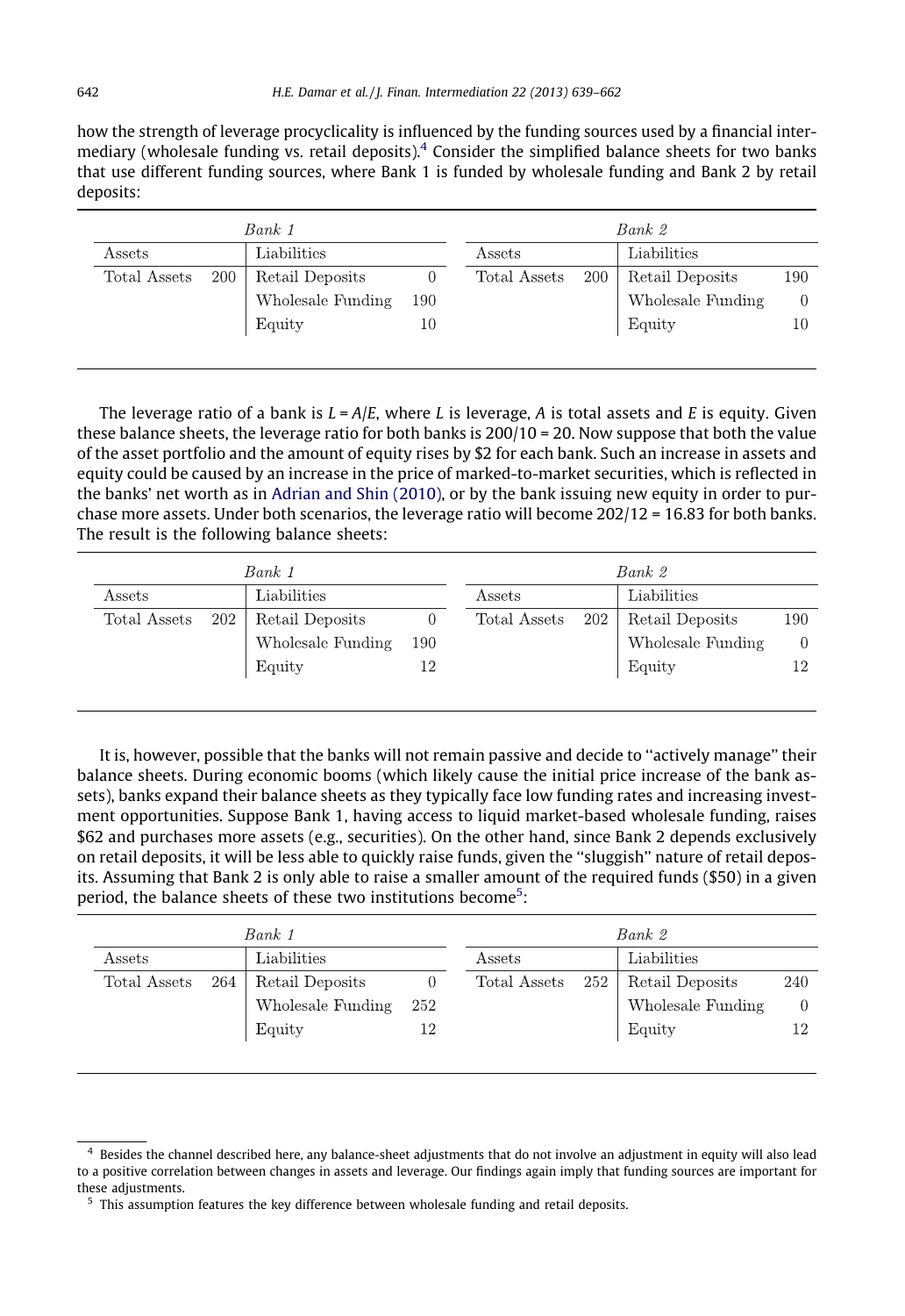Now the leverage ratio of Bank 1 is 264/12 = 22, whereas the leverage ratio of Bank 2 is 252/ 12 = 21. Furthermore, if the initial change in the value of equity is the result of an asset price change with marked-to-market accounting, it would affect all banks with the same marked-to-market assets on the balance sheet. As a result, many banks demanding more assets together can lead to further appreciation in the price of these assets, triggering another round of adjustments as described above. This is the ''feedback effect'' discussed by [Adrian and Shin \(2010\)](#page-23-0) (or similarly the ''spiral effect'' by [Brunnermeier and Pedersen \(2009\)\)](#page-23-0) since the increase in the value of the marked-to-market assets (and the bank's desire to actively manage its balance sheet) is the cause of the adjustment process and the possible spiral that follows.

This example illustrates two things: leverage is procyclical and leverage procyclicality is stronger for banks that use wholesale funding (Bank 1). In the first stage of the example, the change in assets and leverage is identical for both banks: a relatively small increase in assets (1%) leads to a fairly large drop in leverage (approximately 16%). In the second stage, however, both balance-sheet size and leverage increase at a fast rate for Bank 1, since it is able to raise more funds. The growth rates for assets and leverage both equal 31%, approximately. On the other hand, assets and leverage grow at a slower pace for Bank 2, since it is unable to raise as much funding as Bank 1. For Bank 2, the growth rates of assets and leverage both approximately equal 25%. Given that the growth rates were identical for the two banks in the first stage and higher for Bank 1 in the second stage, it is clear that the correlation between asset growth and leverage growth will be higher for Bank 1 ({1%, -16%}, {31%, 31%}) than for Bank 2 ({1%, -16%}, {25%, 25%}). When extended to additional stages, a feedback effect can generate a series of observations which will confirm positive correlations for both banks (i.e., leverage procyclicality) and a higher correlation for Bank 1, the wholesale-funded bank. This is solely due to the fact that Bank 1 is able to quickly raise funds to adjust its leverage.<sup>6</sup>

[Fig. 1](#page-5-0) shows four scatter-plots of monthly leverage growth and asset growth rates for all banks, high wholesale funding, low wholesale funding and no wholesale funding banks between January 1994 and December 2009.<sup>7</sup> Each point corresponds to a bank-month combination. A positive correlation is observed when the points are scattered along a positively sloped line–assets and leverage change in the same direction. All graphs display differing degrees of points scattered along a positively sloped line. The calculation of an unconditional correlation coefficient reveals a high correlation at 0.76 for all banks. The strength of this correlation coincides with wholesale funding use, as the coefficients are 0.86, 0.73 and 0.48 for high, low and no wholesale funding banks, respectively.<sup>8</sup>

[Adrian and Shin \(2010\)](#page-23-0) present a similar scatter-plot for the average growth rates of assets and liquidity for US brokers-dealers and commercial banks between 1963 to 2006. Their graphs show positive correlations for brokers-dealers but no observable relationship for commercial banks. Furthermore, similar scatter-plots presented by [Panetta and Angelini \(2009\)](#page-23-0) do not show a positive asset growth-leverage growth relationship in Germany, France, Italy and Japan. Interestingly, [Panetta and](#page-23-0) [Angelini \(2009\)](#page-23-0) do observe a positive relationship between asset growth and leverage growth in the United Kingdom.

The discussion of bank equity so far has focused on its book value with an adjustment for markedto-market assets. Throughout the paper, we will use this notion of equity rather than its market capitalization, reflecting the present value of future dividends. Focus on the former notion fits our purpose of studying bank balance-sheet management. First, balance-sheet risk management is an important objective of banks. Book values of equity are a measure of buffer against losses in asset values. Hence, bank's asset portfolio decisions, considering potential loan defaults and losses in values of securities, would directly factor in book values of equity. Second, various regulatory requirements such as minimum capital ratios and caps on leverage ratios are typically specified with respect to book values

 $6$  Intuitively, the correlations would be positive in this example because the contribution from the initial movements in assets and leverage (i.e., a decrease in leverage and an increase in assets, a potential source of negative correlation) is small as the asset change is very small.

 $7$  See below for the definition of the wholesale funding categories.

<sup>&</sup>lt;sup>8</sup> Regardless of wholesale funding usage, it is possible that only a few banks drive the positive correlations by always changing assets and leverage together, while many other banks have no or negative correlation. We rule this out by calculating the correlation coefficient conditional on a bank. A simple average of bank-specific correlation coefficients across banks in each category gives similar results: 0.69 for all banks and 0.83, 0.69 and 0.54 for high, low and no wholesale funding banks, respectively.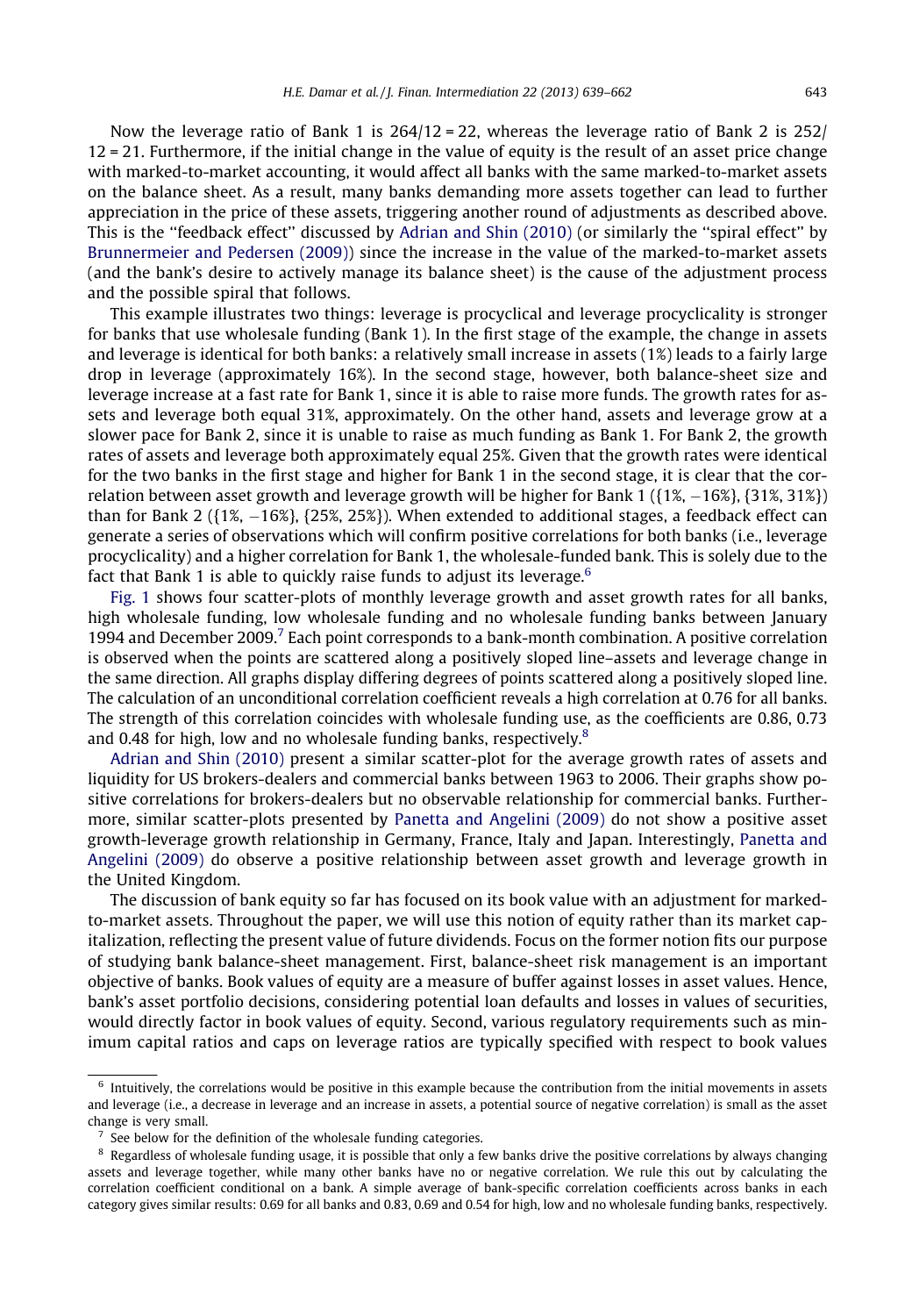<span id="page-5-0"></span>

Fig. 1. Monthly change in assets and leverage in Canada (1994–2009).

(with current market-value adjustments to assets) of bank equity. This is again because book values of equity work as a direct buffer against risks associated with bank assets. Based on these considerations, book values of equity are more relevant than its market valuation in our analysis of bank balancesheet management.

## 3. Canadian banking sector

In this section, we briefly discuss the Canadian banking sector and provide an overview of important regulatory developments (particularly the ''asset-to-capital multiple'' or ACM limit) in Canada. Following this overview, the empirical analysis presented in Section [4](#page-7-0) below will further examine the positive relationship between asset growth and leverage growth in Canada.

#### 3.1. Overview

It can be argued that the Canadian banking sector has always had a relatively stable structure. Prior to 1980, the financial system had five segments: chartered banks, trust and loan companies, securities dealers, co-operative credit institutions, and life insurance companies. Of these, federally chartered banks were historically involved in commercial lending, whereas trust and loan companies specialized in collecting term deposits and making residential mortgage loans. Co-operative credit institutions, which are chartered and regulated by the provinces, have traditionally concentrated on retail deposits, residential mortgages and personal loans ([Allen and Engert, 2007\)](#page-23-0).

Due to nationwide branch banking arrangements, the sector has always been dominated by a few very large banks. Currently, around 88.5% of all banking sector assets are held by six large banks,

<sup>9</sup> They are: Bank of Montreal (BMO), Bank of Nova Scotia, Canadian Imperial Bank of Commerce (CIBC), National Bank of Canada, Royal Bank of Canada (RBC) and TD-Canada Trust.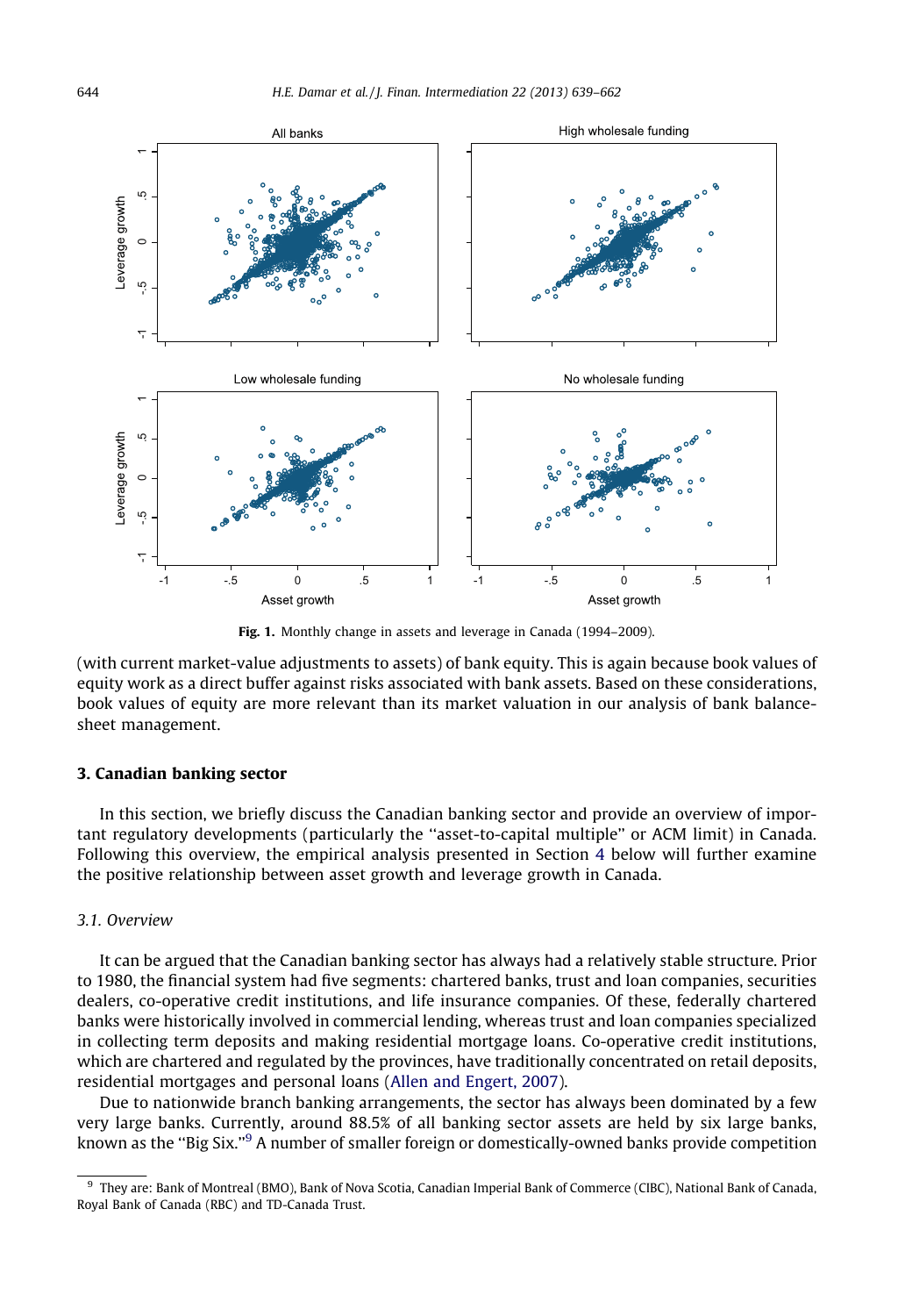to these six very large banks in certain geographic areas (e.g. Western Canada and Quebec) or lines of business (e.g. internet-only banks competing for small retail deposits). Therefore, the Canadian banking sector can be characterized as having a dominant core and a competitive fringe.

## 3.2. Important change in regulatory environment

An important feature of the Canadian banking sector is that the Bank Act, the legislation that governs banks, includes a requirement for a periodic and formal review process of the rules and regulations regarding financial institutions. This ''sunset provision'' has led to a number of important legislative amendments since 1980 [\(Allen and Engert, 2007\)](#page-23-0). One such regulation is directly relevant for our analysis. The 1987 Amendments to the Bank Act allowed banks, which could already have subsidiaries in the areas of venture capital and mortgage lending, to own securities dealers and enter the securities market. Since then, all of the large and some of the small chartered banks eventually acquired or founded a securities dealer. As a consequence, no large, independent Canadian securities dealers remained by the mid-1990s. Thus, the financial institutions in our analysis can own investment banking subsidiaries. Our data consist of regulatory reports which give consolidated financial information and do not separately provide activities of different divisions and subsidiaries.<sup>10</sup>

### 3.3. Leverage ratio limits and their evolution

Another important feature of the Canadian banking sector is the presence of a regulatory leverage ceiling. As discussed by [Bordeleau et al. \(2009\),](#page-23-0) Canada is one of the few countries that has had a longstanding limit on leverage ratios. The leverage ceiling, known as the ACM limit, was introduced in 1982, following a period of high leverage ratios among major Canadian banks. Leverage is measured using the following regulatory definition in Canada:

## Leverage  $=$  Total balance-sheet assets  $+$  Certain off-balance-sheet assets Total regulatory capital

The evolution of the ACM limit between 1994 and 2009 can be divided into two distinct periods. During the 1990s, a formal limit of 20 was applied quite uniformly across all institutions, although the supervisors used their discretionary powers to impose lower limits on smaller and/or newly founded financial institutions. The supervisory bank data used in this study contains the ACM limits for 26 banks and 22 trust and loan companies from 1997Q4 to 1999Q4 (ACM limit data is unavailable for 1994Q1–1997Q3). Most of these institutions had an ACM limit of 20 during the entire period between 1997Q4 and 1999Q4, although some reported an ACM limit below 20.

After 2000, banks that satisfy a certain set of criteria have been allowed to increase their ACM limit to as high as 23. The standard ACM limit of 20 is still maintained, although the regulators apply a lower ACM limit to certain institutions. The available data confirms that there was much less uniformity in the ACM limits set on individual banks after 2000. Currently, ACM limit data exists for 23 banks and 29 trust and loan companies for the period 2000Q1 and 2009Q4. Of these, the majority of banks and about half of trust and loan companies reported having an ACM limit of 20 during the entire period. Several institutions had a limit above 20 for at least part of the period, while others reported a limit below 20 at least once (or sometimes for the entire period). Overall, the ACM limit appears to have been more variable during this period, with more financial institutions having a leverage limit either above or below the standard limit of 20.

In their study of regulatory leverage constraints in Canada, [Bordeleau et al. \(2009\)](#page-23-0) argue that the major Canadian banks prefer not to operate too close to their limit. Instead, these banks tend to keep a ''leverage buffer'' in order to minimize the risk of balance-sheet volatility (such as trading activity) pushing leverage above the limit. The presence of such a buffer between a bank's leverage and its leverage limit can play a role in determining the link between asset growth and leverage growth. This issue will be discussed further below.

 $10$  This fact puts some of these financial institutions closer to investment banks analyzed in [Adrian and Shin \(2010\).](#page-23-0)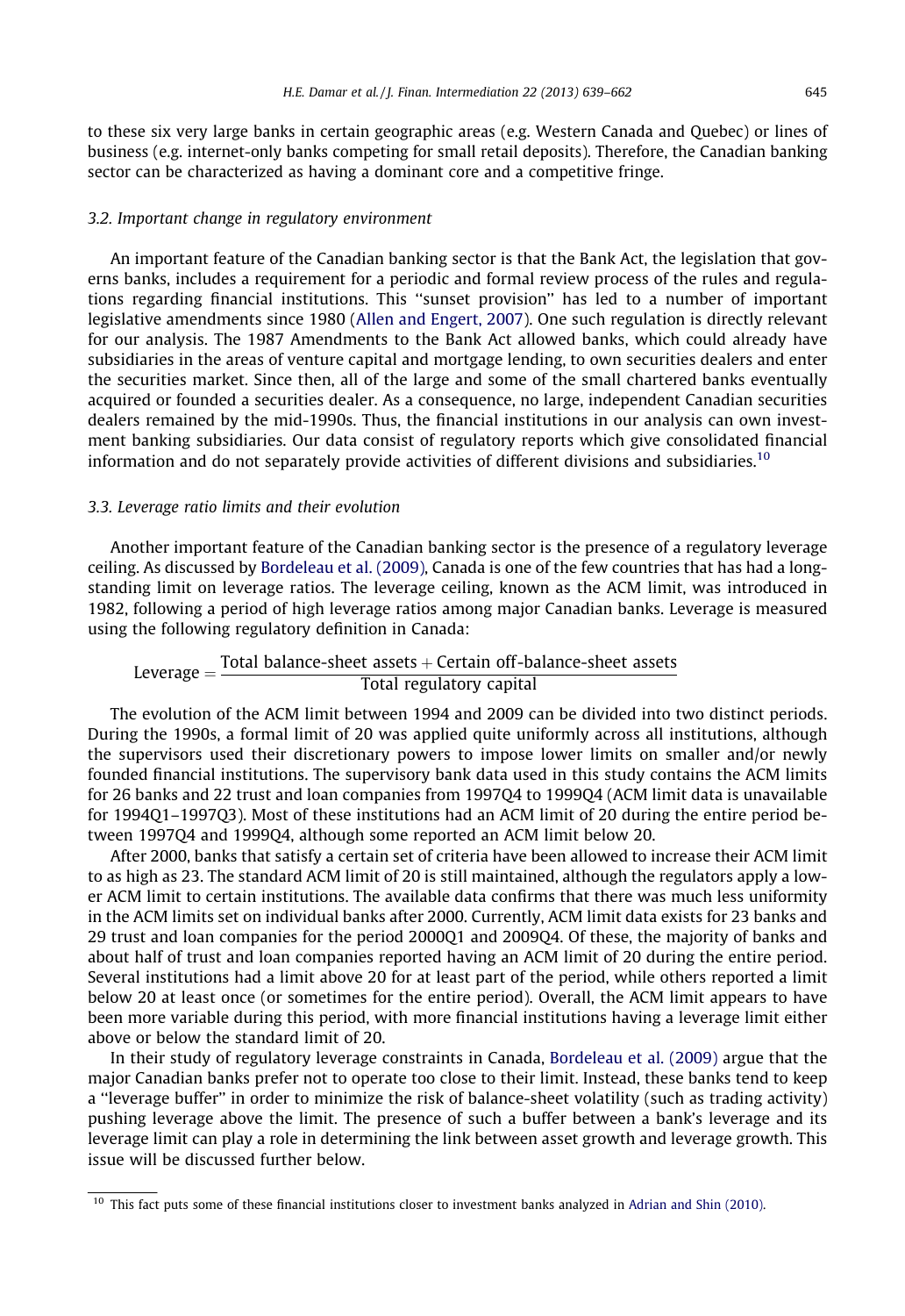## <span id="page-7-0"></span>4. Data

The bank balance sheet data used in this study comes from the Tri-Agency Database System (TDS) of the Bank of Canada, Office of the Superintendent of Financial Institutions (OSFI) and the Canadian Deposit Insurance Corporation (CDIC). The TDS database contains monthly balance sheet and off-balance sheet information, along with quarterly income statement information, reported by all federally chartered financial institutions. Although there exist data going back to January 1981, some series did not begin until after 2000, while other series were terminated and/or replaced due to accounting rule changes. As a result, only certain broad measures, such as total assets, total equity, retail deposits, wholesale deposits, total loans and total securities, can be tracked across the entire sample period. Most of the subitems under these broad categories only become available much later than 1981. This imposes some constraints on the design of the empirical analysis, which will be discussed below. Nevertheless, TDS is an extensive database and it has the advantage of providing balance sheet data at a higher frequency than the data used in other studies in the literature. This study uses data that covers the period January 1994 to December  $2009$ <sup>11</sup>

Although TDS provides data on a universe of 224 domestic banks, foreign bank subsidiaries, foreign bank branches and trust and loan companies (active or inactive), some of these institutions had to be eliminated from the study. The foreign bank branches that were established in Canada following the regulatory changes in 1999 had to be eliminated, since they do not report any equity (making it impossible to calculate their leverage ratio). Also, banks and trust and loan companies that are fully-owned subsidiaries of a chartered bank or a trust and loan company were also eliminated, since their parent institution already reports a consolidated balance sheet.<sup>12</sup> Given that TDS does not contain data on co-operative credit institutions, these are also excluded from our study. The remaining 136 Canadian banks and trust and loan companies (which are referred to as ''financial institutions'' or ''banks'' from now on) form the sample that was used in the study.<sup>13</sup> Overall, the data set contains 12,949 bank-month combinations.

The bank-level balance sheet data is also supplemented by macroeconomic and financial market variables, such as GDP growth rate, and market liquidity measures. These variables were all obtained from the ''Bank of Canada Banking and Financial Statistics.''14

## 5. Empirical analysis: methodology

As discussed above, the first two objectives of this study are (i) to identify the link between leverage growth and asset growth among Canadian financial institutions, and to determine how this link interacts with banks' funding (specifically their use of wholesale funds) and (ii) to examine whether shocks in macroeconomic and market conditions affect the asset growth-leverage growth relationship. The empirical strategy chosen to achieve these goals is a two-step method, similar to the approach outlined by [Kashyap and Stein \(2000\)](#page-23-0) in their work on the bank lending channel of monetary policy and subsequently used by [Campello \(2002\) and Cetorelli and Goldberg \(2008\)](#page-23-0).

In broad terms, the outline of the two-step approach is as follows: in the first step, the sensitivity of leverage growth to asset growth, i.e., the *degree* of leverage procyclicality,  $(\partial \Delta \text{Leverage}/\partial \Delta \text{Assets})$  is cross-sectionally estimated using bank-level balance sheet data only. Then, the second step of the analysis aims to determine if and how these sensitivities change over time following macroeconomic and

 $11$  Availability of balance sheet data at the monthly frequency is not typical. For example, Call Reports in the United States – used by [Kashyap and Stein \(2000\) and Campello \(2002\)](#page-23-0) – are only available at the quarterly frequency. One focus of our analysis is market-based funding of banks. Markets for these types of funding are fairly sensitive to economic conditions and hence more volatile than, say, the markets for retail deposits. Hence, use of high frequency data is desirable.

 $12$  However, if a bank or a trust and loan company operated independently any time between 1994 and 2009 before being acquired, then it was included in the sample for the period during which it was an independent entity. There were 13 such cases.  $13$  We also consider a sample consisting solely of the "Big Six" in the Appendix, available at [http://www.bankofcanada.ca/wp](http://www.bankofcanada.ca/wp-content/uploads/2013/06/Appendix-JFI.pdf)[content/uploads/2013/06/Appendix-JFI.pdf.](http://www.bankofcanada.ca/wp-content/uploads/2013/06/Appendix-JFI.pdf)

<sup>14</sup> Available at <http://www.bankofcanada.ca/en/bfsgen.html>.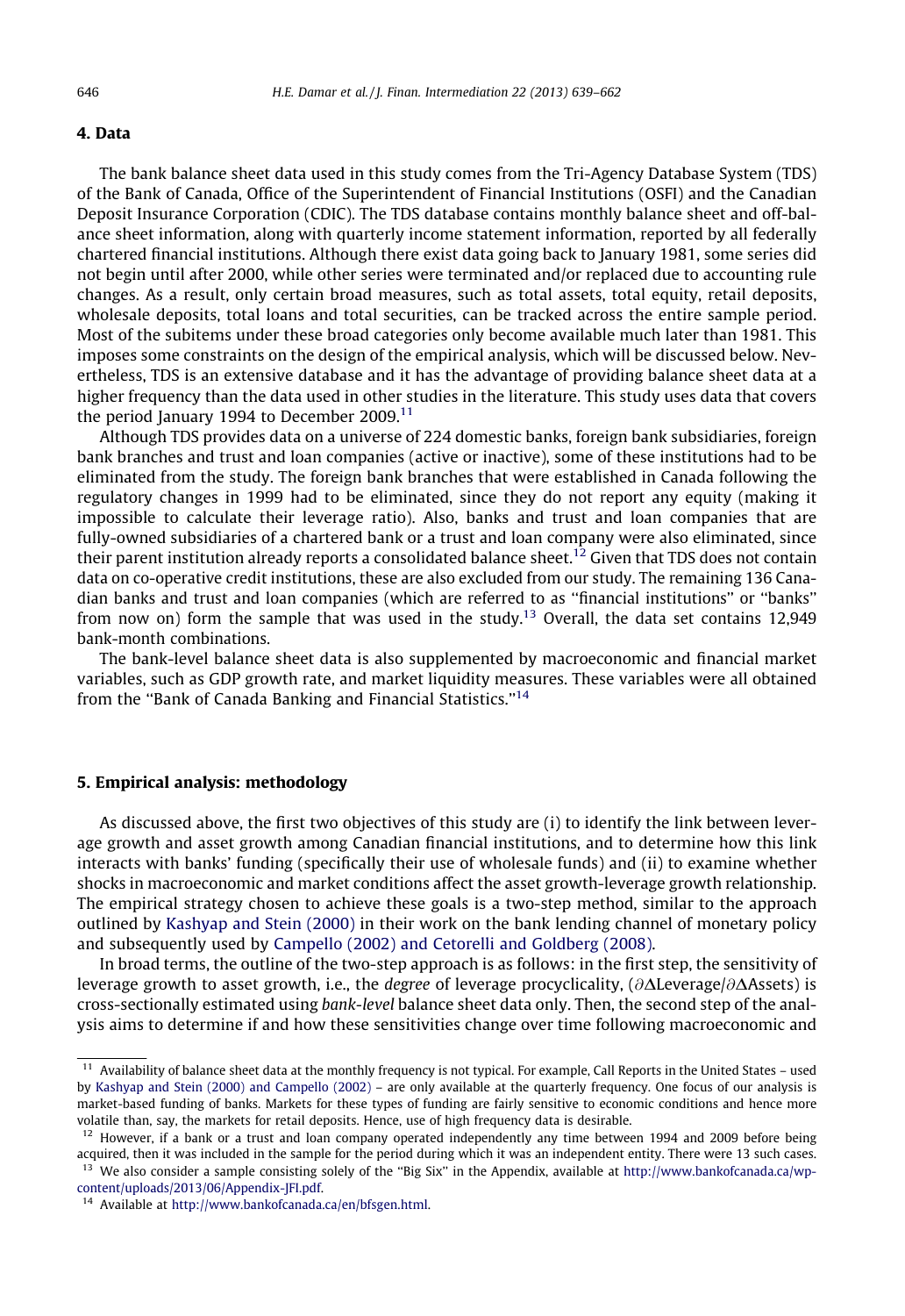| Group at t                    | Group at $t + 1$ (%)  |                       |                      |  |  |
|-------------------------------|-----------------------|-----------------------|----------------------|--|--|
|                               | High WSF              | Low WSF               | No WSF               |  |  |
| High WSF<br>Low WSF<br>No WSF | 96.29<br>3.56<br>0.05 | 3.51<br>94.22<br>3.84 | 0.2<br>2.22<br>96.11 |  |  |

''Transition matrix'' showing switching patterns of banks among the different wholesale funding use categories.

market-wide liquidity shocks, i.e., changes in the degree of procyclicality over time. Therefore, only macroeconomic and market-wide financial variables are used in this second step.

While identifying the link between leverage growth and asset growth, we also consider the degree of heterogeneity among Canadian banks' funding portfolios. It is possible that banks with access to liquid wholesale funding markets can adjust their leverage ratios more quickly, compared to banks that rely on illiquid funding sources (such as retail deposits) or equity, which can be more costly to raise. Accordingly, Canadian banks were categorized based on how much wholesale funding they use. ''Wholesale funding use'' of a bank is thereby defined as:

## %WSF =  $\frac{Non-personal \text{ deposits}}{k + \text{Repos} + \text{Banker'sAcceptances}}$ Total Liabilities  $+$  Equity

Using this definition, Canadian banks can be divided into three categories: (a) high degree of wholesale funding users – High WSF, (b) low degree of wholesale funding users – Low WSF, and (c) banks that do not use wholesale funds – No WSF.

For banks that do use wholesale funding, the median of the %WSF ratio was calculated for each month, and banks above (below) the median were placed in the High WSF (Low WSF) group. This categorization was individually performed for each of the 192 months in the sample (January 1994 to December 2009).

Such a categorization naturally raises the issue of a bank's ''access'' to wholesale funding markets vs. its ''use'' of such funds. Specifically, a bank that chooses not to raise any wholesale funds would be in the No WSF group along with a bank that has no access to wholesale funding markets. The former bank, however, can decide at any time to access wholesale funding markets, switching either to the Low WSF or High WSF group.

The patterns in the data, however, suggest that banks do not frequently change their intensity of wholesale funding use. Table 1 presents a simple ''transition matrix'' showing the probability of a bank remaining in the same category vs. switching to a different category between time  $t$  and  $t + 1$ . As seen from this transition matrix, switches between categories are relatively rare events: out of a total of 12,949 bank-month combinations, there are only 604 cases where a bank switches categories between  $t$  and  $t + 1$ . As such, the concerns related to frequent switches between categories appear to be alleviated for the Canadian case.15

[Table 2](#page-9-0) below presents some summary statistics for the entire sample of banks, along with different groups of banks based on their wholesale funding use. In addition to the number of banks, summary statistics for leverage, leverage growth ( $\Delta$ Leverage) and asset growth ( $\Delta$ Assets) are also presented. The variation in the number of banks within the No WSF group during the sample period is due to the nature of the data set. TDS does not contain balance sheet data for trust and loan companies before January 1996. Since many trust and loan companies do not hold wholesale funding, their absence from the data set during the January 1994 - December 1995 period causes the No WSF category to have very few observations. Once the trust and loan companies enter the data set in January 1996, most of this variation is eliminated. The summary statistics in [Table 2](#page-9-0) suggest that No WSF banks have lower leverage ratios compared to the rest, but the leverage behavior of the High WSF and Low WSF banks are similar. Although the average monthly rates of changes in

<sup>&</sup>lt;sup>15</sup> As the threshold level of wholesale funding use changes over time, this categorization captures macroeconomic and marketwide movements fairly well. As a result, many banks stay in the same category with high probabilities.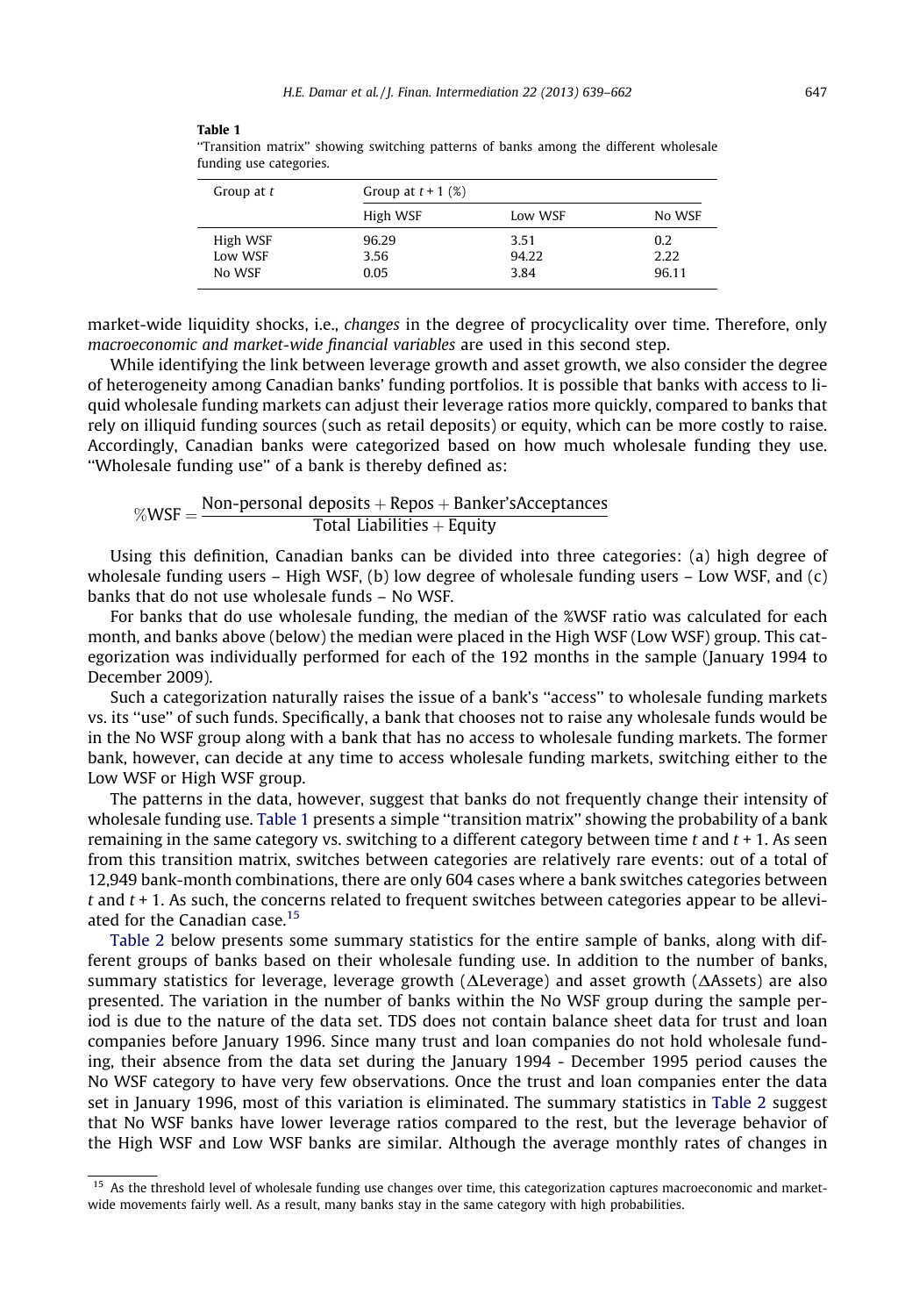|                    | Mean      | Median | Std. dev. | Min               | Max   |
|--------------------|-----------|--------|-----------|-------------------|-------|
| All banks          |           |        |           |                   |       |
| # of banks         | 67.44     | 69     | 4.04      | 54                | 75    |
| Leverage           | 9.33      | 9.40   | 5.38      | $0.96*$           | 24.15 |
| $\Delta$ Leverage  | $-0.001$  | 0.00   | 0.09      | $-0.66$           | 0.63  |
| $\triangle$ Assets | 0.006     | 0.004  | 0.08      | $-0.63$           | 0.65  |
| High WSF           |           |        |           |                   |       |
| # of banks         | 26.59     | 26     | 3.69      | 20                | 33    |
| Leverage           | 10.56     | 9.93   | 4.47      | 1.58              | 24.15 |
| $\Delta$ Leverage  | $-0.003$  | 0.002  | 0.10      | $-0.62$           | 0.63  |
| $\triangle$ Assets | 0.004     | 0.006  | 0.09      | $-0.62$           | 0.64  |
| Low WSF            |           |        |           |                   |       |
| # of banks         | 26.06     | 26     | 3.65      | 19                | 32    |
| Leverage           | 10.749    | 11.57  | 4.71      | 1.00              | 23.75 |
| $\Delta$ Leverage  | 0.0004    | 0.001  | 0.08      | $-0.64$           | 0.63  |
| $\triangle$ Assets | 0.009     | 0.007  | 0.07      | 0.63              | 0.65  |
| No WSF             |           |        |           |                   |       |
| # of banks         | 14.79     | 13     | 7.97      | $\mathbf{1}$      | 30    |
| Leverage           | 4.57      | 1.30   | 5.30      | 0.96 <sup>a</sup> | 22.92 |
| $\Delta$ Leverage  | $-0.0004$ | 0.00   | 0.07      | $-0.66$           | 0.60  |
| $\triangle$ Assets | 0.004     | 0.002  | 0.07      | $-0.60$           | 0.59  |

<span id="page-9-0"></span>

| Table 2                                                                            |
|------------------------------------------------------------------------------------|
| Summary statistics for all banks in the sample and each individual group of banks. |

<sup>a</sup> Some observations display leverage ratios less than 1. This is because some liability items can have negative values. For example, ''Income Taxes Payable'' (a liability item) can be negative, implying income tax refunds.

assets and leverage are smaller than  $\pm 1\%$ , there is some variation both within and between different groups of banks, which is elaborated in the empirical analysis below.

Finally, [Table 3](#page-10-0) provides weighted average balance-sheet portfolios of all banks and for each wholesale funding group over the sample period. The weighting is done by combining the balance sheets of all banks in a category in a given month, finding the balance-sheet share of each item for the combined group and averaging these shares across time. The average bank has above half of its assets in loans and the rest in cash, securities and other assets. On the funding side, 95% of assets are funded by non-equity funding, with retail deposits and wholesale funding each taking up 48% and 30%, respectively. The percentage of wholesale funding accordingly changes across wholesale funding groups by design. The average bank in the High WSF group funds 60% of assets by wholesale funding, while this ratio is 30% for the Low WSF group. Retail deposits are the important source of funding for the Low WSF group, amounting to 50% of total assets. The No WSF group tends to finance assets mostly by retail deposits and other types of debts. Loans make up most of the asset side with 57%, 66% and 75% of total assets for High, Low and No WSF banks, respectively. The High WSF group owns a higher fraction of riskier non-mortgage loans than safer mortgage loans (42% vs. 14%), relative to the Low and No WSF groups (33% vs. 33% for Low WSF and 64% vs. 11% for No WSF). Private sector securities and derivative related securities are among the assets most subject to market-price risk. The High and Low WSF groups have 20% and 12% of their total assets, respectively, in these assets.

## 5.1. Empirical analysis: first step

In the first step of the empirical analysis, we run two sets of regressions. The procyclicality of leverage is analyzed for all banks together in the first set  $(Eq. (1))$  and for three groups in the second  $(Eq.$ (2)). These two sets of regressions are independently run for each month: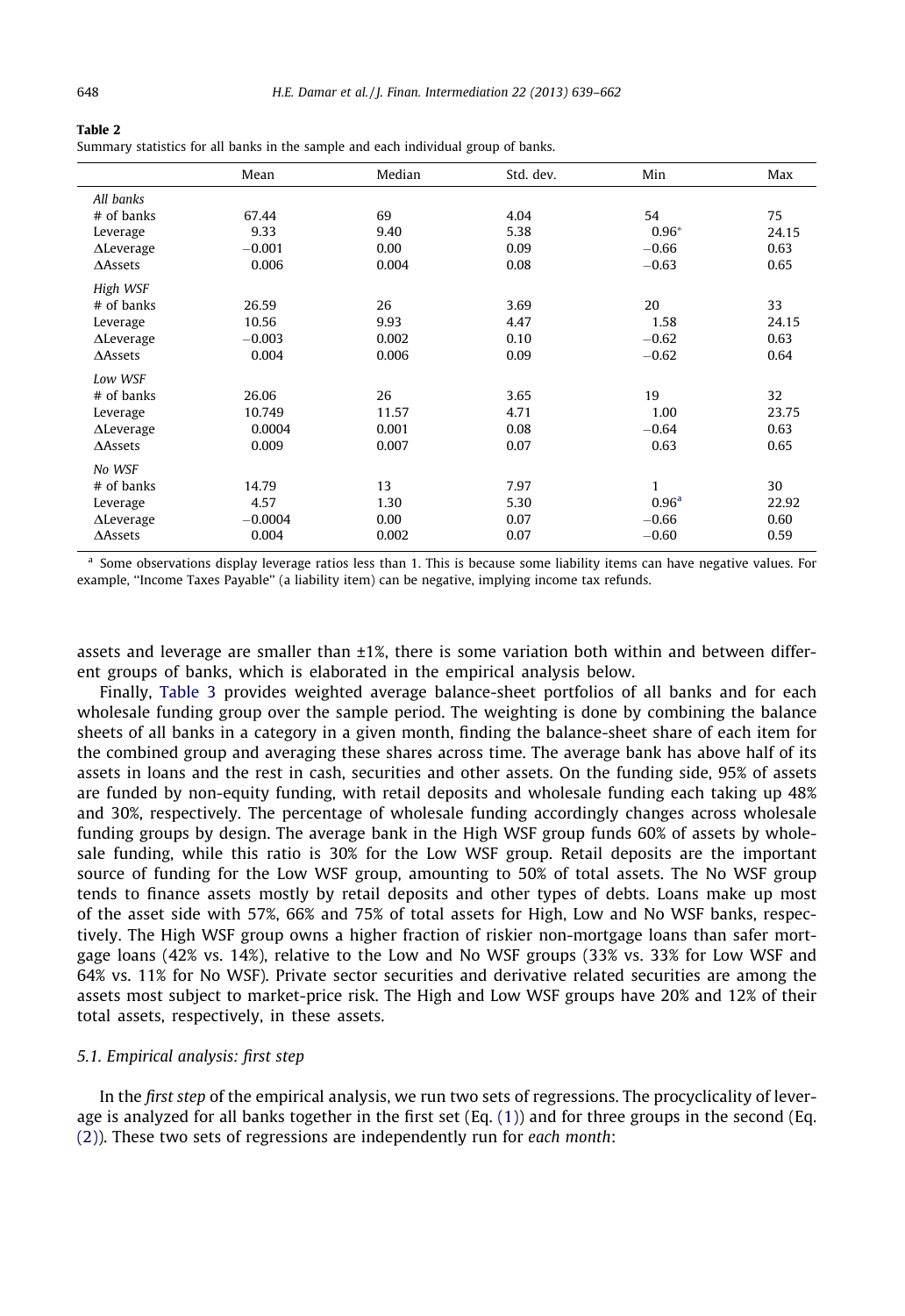|                          | All banks | High WSF | Low WSF | No WSF   |
|--------------------------|-----------|----------|---------|----------|
| <b>Total Assets</b>      | 100       | 100      | 100     | 100      |
| Cash                     | 6         | 8        | 6       | 10       |
| Loans                    | 58        | 57       | 66      | 75       |
| Mortgage                 | 21        | 14       | 33      | 64       |
| Non-mortgage             | 37        | 42       | 33      | 11       |
| <b>Securities</b>        | 29        | 27       | 23      | 12       |
| Public sector            | 8         | 8        | 11      | 9        |
| Private sector           | 15        | 14       | q       | 3        |
| Derivative related       | 6         | 6        |         | 0        |
| Other assets             |           | 8        | 5       | 3        |
| <b>Total liabilities</b> | 95        | 95       | 94      | 79       |
| Retail deposit           | 30        | 19       | 50      | 32       |
| Wholesale funding        | 48        | 60       | 30      | $\Omega$ |
| Other liabilities        | 18        | 16       | 14      | 47       |
| Equity                   | 5         | 5        | 6       | 21       |

<span id="page-10-0"></span>Weighted average balance-sheet portfolios for each group of banks in percentage of total assets, January 1994–December 2009.

$$
\Delta \ln (\text{Leverage})_{i,t} = \psi_t
$$
\n
$$
+ \alpha_{1,t} \cdot \Delta \ln (Assets)_{i,t} + \alpha_{2,t} \cdot \ln (ACM \text{ Limit})_{i,t}
$$
\n
$$
+ \alpha_{3,t} \cdot \text{liquid}_{i,t} + \alpha_{4,t} \cdot \text{Merge}_{i,t}
$$
\n
$$
+ \alpha_{4,t} \cdot \text{Merge}_{i,t}
$$
\n
$$
\Delta \ln (\text{Leverage})_{i,t} = \psi_{1,t} + \psi_{2,t} \cdot \text{Low}_{i,t} + \psi_{3,t} \cdot \text{No}_{i,t}
$$
\n
$$
+ \beta_{1,t} \cdot \Delta \ln (Assets)_{i,t}
$$
\n
$$
+ \beta_{2,t} \cdot \Delta \ln (Assets)_{i,t} \cdot \text{Low}_{i,t}
$$
\n
$$
+ \beta_{3,t} \cdot \Delta \ln (Assets)_{i,t} \cdot \text{No}_{i,t}
$$
\n
$$
+ \beta_{4,t} \cdot \ln (ACM \text{ Limit})_{i,t}
$$
\n
$$
+ \beta_{5,t} \cdot \text{liquid}_{i,t}
$$
\n
$$
+ \beta_{6,t} \cdot \text{Merge}_{i,t}
$$
\n
$$
+ \beta_{7,t} \cdot \ln (\text{Leverage})_{i,t-1} + \epsilon_t,
$$

where Leverage<sub>it</sub> = (Assets<sub>it</sub>/Total Regulatory Capital<sub>it</sub>) and Assets<sub>it</sub> is the total balance sheet assets of bank i at time t. This first step regression is similar to the regressions run by [Adrian and Shin \(2010\)](#page-23-0), since the dependent variable is the growth rate of leverage, and both the lagged leverage ratio (in logs) and the growth rate of assets are included as independent variables. However in Eq. (2), in order to account for heterogeneity in the link between leverage and asset growth among banks,  $\Delta \ln(A$ ssets)<sub>it</sub> is also interacted with the wholesale-funding group dummies, where the High WSF group is the omitted category.

The first step regressions given in Eqs. [\(1\) and \(2\)](#page-9-0) also include a number of control variables. A bank with a liquid asset portfolio might be more likely to increase its leverage ratio, since it would be able to quickly sell assets if it were unable to refinance some of its debt in the future. Therefore, Liquid<sub>it</sub> =  $(-\frac{1}{2}$ Securities owned<sub>i,t</sub>/Assets<sub>i,t</sub>) is included as a control variable. Merger<sub>i,t</sub> is a dummy variable that takes the value one if the bank was involved in a merger or acquisition during the previous six months, since such activity is likely to impact leverage.

<sup>&</sup>lt;sup>16</sup> Results of these regressions are available upon request.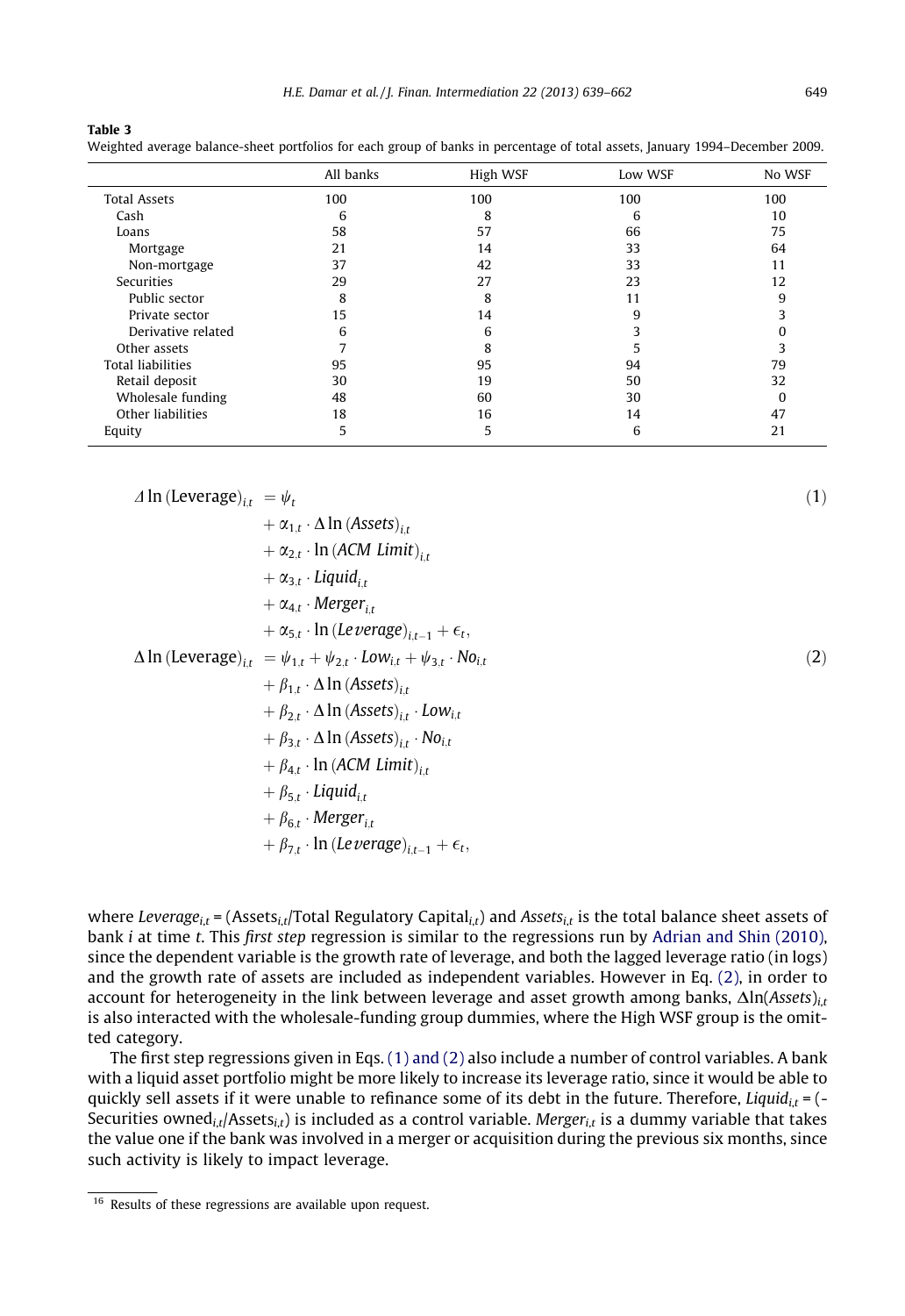<span id="page-11-0"></span>The final independent variable is  $ln(ACM Limit)$ <sub>i</sub>, which is the log of the leverage ratio ceiling placed on a bank at time t. As discussed above, the data used in this study does not contain information on the ACM limits of individual banks for 1994Q1–1997Q3, while for the period between 1997Q4 and 2009Q4, ACM limits are observed only for some banks. In order to include the ACM limit in the first step regression, the missing ACM limit data was generated using a simple procedure that uses Tobit regressions. This procedure involves regressing the ACM limits observed in the data set on a number of bank-specific variables and using the regression coefficients to generate fitted values for the missing ACM limits.[16](#page-10-0)

The estimation of Eqs. [\(1\) and \(2\)](#page-9-0) separately for each month involves running 192 individual regressions per equation. The estimated coefficients for  $\Delta \ln(Asset)_{it}$  and its interactions are then used as dependent variables in the second step regression discussed below. In this setting,  $\alpha_1$  from Eq. [\(1\)](#page-9-0) measures the correlation between asset growth and leverage growth for all banks combined. In addition,  $\beta_1$  from Eq. (2) is the correlation between leverage and asset growth for high wholesale funding users, whereas ( $\beta_1 + \beta_2$ ) and ( $\beta_1 + \beta_3$ ) capture this relationship for the low wholesale funding users and no wholesale funding users, respectively. In essence, the first step of the analysis generates the estimates of a separate time series of  $\partial \Delta$ Leverage/ $\partial \Delta$  Assets for all banks combined and for each wholesale funding group, with 192 observations in each time series.

## 5.2. Empirical analysis: second step

This second step involves the estimation of the following time series regression, separately, for all banks combined and for each WSF group:

$$
\zeta_{j,t} = \eta + \sum_{q=0}^{1} \theta_{1q} \cdot \Delta \ln (Repo)_{t-q} + \sum_{q=0}^{1} \theta_{2q} \cdot \Delta \ln (CP + BA)_{t-q} + \sum_{q=0}^{1} \theta_{3q} \cdot \Delta \ln (GDP)_{t-q} + \sum_{q=0}^{1} \theta_{4q} \cdot \Delta TED Spread_{t-q} + \epsilon_{j,t},
$$
\n(3)

where *j* represents the different groupings of Canadian banks:  $j = 1$  for all banks and  $j = 2$ , 3, and 4 based on their wholesale funding use, high, low and non, respectively.  $\xi_{j,t}$  is constructed from the estimates in the first step such that  $\xi_{1,t} = \alpha_{1,t}, \xi_{2,t} = \beta_{1,t}, \xi_{3,t} = \beta_{1,t} + \beta_{2,t}$ , and  $\xi_{4,t} = \beta_{1,t} + \beta_{3,t}$ . As discussed above, the second step of the empirical analysis only uses macroeconomic and market-wide financial variables to estimate the relationships between these variables and changes in the degree of leverage procyclicality.

As illustrated in the balance sheet examples in Section [2,](#page-2-0) leverage procyclicality would be influenced by how easily a bank can raise funds, i.e., funding liquidity. Hence, we introduce two sets of regressors that contain information on funding liquidity. The log change in the total volume of transactions in the repo market  $(\Delta \ln(\text{Repo}))$  and the log change in the amount of outstanding banker's acceptances plus outstanding short-term corporate paper  $(\Delta \ln(CP + BA))$  indicate the degrees of funding-market activities and hence the ease of raising funds for banks.<sup>17</sup> Both of these variables are normalized by the money supply (M2), in order to capture relative changes in the size of repos, banker's acceptances (BA) and commercial paper (CP) markets relative to the more ''traditional'' source of liquidity, namely money. If the repo, CP and BA markets are growing faster than the money supply, this can signal ''market-based financial intermediaries'' playing a larger role in financial intermediation.18 As such, these variables are of particular interest in the second step of the analysis.

Furthermore, the monthly growth rate of GDP ( $\Delta \ln(GDP)$ ) is included in the second step, since higher growth rates could reduce the costs of rolling over short-term debt, resulting in more assets being purchased by debt. Under this scenario, higher rates of GDP growth will strengthen the asset

<sup>&</sup>lt;sup>16</sup> Results of these regressions are available upon request.

<sup>&</sup>lt;sup>17</sup> In Canada, large and established banks use BA as an important source of funding. Also, separating outstanding commercial paper volumes into asset-backed vs. not asset-backed commercial paper can be illustrative; unfortunately, such disaggregated data is not available.

 $18$  For example, [Adrian et al. \(2010\)](#page-23-0) look at the importance of financial intermediaries in excess returns of various assets.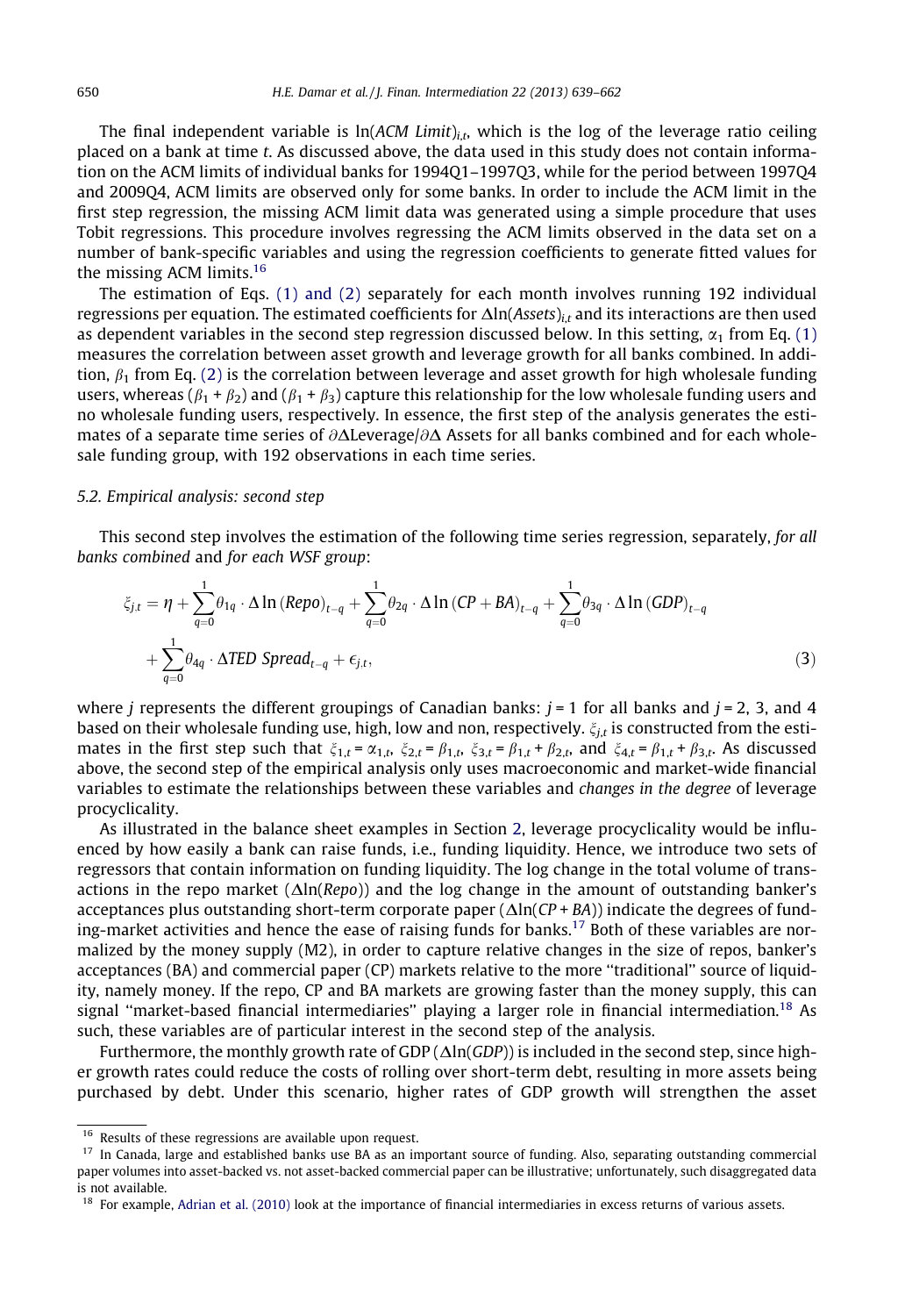<span id="page-12-0"></span>growth-leverage growth relationship in the Canadian banking sector. Finally, the monthly change in the TED spread, defined as (3-month CDOR rate) – (3-month Canadian T-Bill rate), is added as a measure of credit market risk.<sup>19</sup>

Before we present the results, it is helpful to discuss why this particular method was chosen. The obvious alternative to the two-step procedure is to nest Eq.  $(3)$  into Eq.  $(2)$  (or Eq.  $(1)$ ) and run a panel regression. [Kashyap and Stein \(2000\) and Campello \(2002\)](#page-23-0) discuss the benefits of the two-step methodology that allows for a different shock to have a time-dependent impact on leverage in each month. Therefore, it becomes less likely that the results of the first step (coefficients of  $\Delta \ln(A$ ssets)<sub>it</sub> and its interactions) are influenced by unobserved factors. For example, the two-step procedure is able to account for a shock that leads to an increase in the leverage ratios of all banks in a given month. Furthermore, nesting Eq. [\(3\)](#page-11-0) into Eq. (2) would force the variables in Eq. [\(3\)](#page-11-0) to effect leverage growth in a linear fashion, creating a more restricted structure. Finally, the two-step approach allows for the link between asset growth and leverage growth (i.e., the degree of procyclicality) to vary across time. Given the relatively long time-span of this study, it is reasonable to assume that the relationship between leverage and asset growth has changed over time. Some evidence of the coefficients of  $\Delta \ln(A \text{s} \text{sets})_{i}$  and its interactions varying across time will be presented below, further validating the two-step approach. However, the two-step specification also tends to have lower statistical power compared to a one-step method, as discussed by [Kashyap and Stein \(2000\)](#page-23-0). Therefore, results of a one-step, panel data specification that nests Eq. [\(3\)](#page-11-0) into Eq. (2) is also discussed in the Appendix.<sup>20</sup>

### 6. Results

#### 6.1. First step results

As discussed above, the first step of the analysis involves the estimation of Eqs. [\(1\) and \(2\)](#page-9-0) for each month. During the estimation, in a manner similar to [Campello \(2002\)](#page-23-0), observations where  $|\Delta \ln(Leverage_{i,t})| \geq 0.67$  and/or  $|\Delta \ln(Assets_{i,t})| \geq 0.67$  were eliminated. This ensures that the results are not driven by outliers. Furthermore, the first six months of observations after an entry and the last six months of observations before an exit were eliminated, since the periods immediately following an entry or immediately preceding an exit can involve large swings in assets and equity. The number of observations in each regression varied between 54 and 75 banks, as shown in [Table 2.](#page-9-0)

While analyzing the first step results, three important questions will be addressed: (a) What is the relationship between asset growth and leverage growth in the Canadian banking sector (or is there procyclicality of leverage)? (b) Does the relationship differ by wholesale funding use (or does the degree of procyclicality differ by groups)? (c) Does the relationship between leverage growth and asset growth evolve over time (or does the degree of procyclicality change over time)?<sup>21</sup>

[Fig. 2](#page-13-0) displays most relevant estimation results as time series of the point estimates and the two standard-error band of  $\alpha_{1,t}$  from Eq. [\(1](#page-9-0)), and  $\beta_{1,t}$ ,  $\beta_{2,t}$  and  $\beta_{3,t}$  from Eq. (2). The point estimates are relatively more stable for  $\alpha_{1,t}$  (all banks) and  $\beta_{1,t}$  (High WSF) at around 1. The estimates of the marginal effects (above that of High WSF),  $\beta_{2,t}$  (Low WSF) and  $\beta_{3,t}$  (No WSF), are more volatile over time and with wider error bands. This implies that high wholesale funding banks tend to exhibit leverage procyclicality more consistently than other banks.

To elaborate on differences in leverage procyclicality among banks, [Table 4](#page-14-0) summarizes the results of the coefficient estimates. The table shows the the median, mean and standard error of 192 sets of

 $\frac{19}{19}$  All variables in the second step regressions are seasonally adjusted to remove any month effects. In addition, as seen in Eq. [\(3\)](#page-11-0), the first lag of all independent variables are included in the analysis as well. Studies such as [Campello \(2002\)](#page-23-0) tend to include longer lags, but since some of our data is unavailable for before January 1994, including additional lags places a burden on both the number of observations and degrees of freedom.

<sup>20</sup> Available at <http://www.bankofcanada.ca/wp-content/uploads/2013/06/Appendix-JFI.pdf>.

<sup>&</sup>lt;sup>21</sup> The answer to this question would justify the two-step approach, which allows the coefficients of  $\Delta$ ln(Assets)<sub>i,t</sub> and its interactions to vary across time. That is, if leverage procyclicality is time dependent, the second-step will allow us to observe macroeconomic and market conditions associated with the changes in procyclicality over time.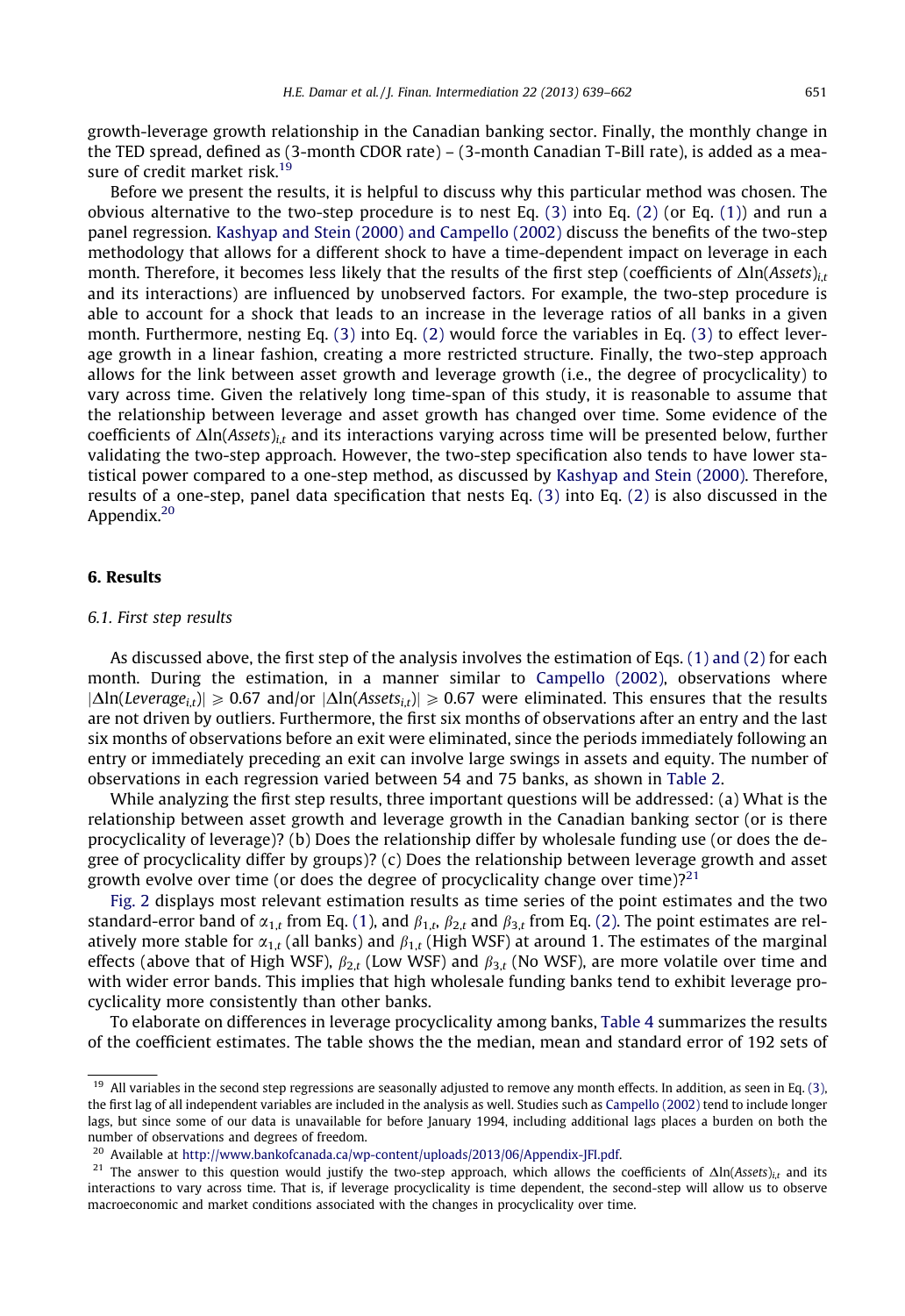<span id="page-13-0"></span>

Fig. 2. Time series of the point estimates and the two-standard-error band:  $\alpha_1$  from Eq. [\(1\)](#page-9-0) (All banks), and  $\beta_1$  (High wholesale funding),  $\beta_2$  (Low wholesale funding) and  $\beta_3$  (No wholesale funding) from Eq. (2). Since the number of no wholesale funding banks is very small during January 1994 and December 1995, the estimated coefficients for these 24 months are not shown.

the estimated coefficients from Eqs. [\(1\) and \(2\)](#page-9-0) for all banks and by wholesale funding groups, respectively.<sup>22</sup> Since we focus on the estimates of  $\alpha_{1,t}$ ,  $\beta_{1,t}$ ,  $\beta_{1,t}$  +  $\beta_{2,t}$ , and  $\beta_{1,t}$  +  $\beta_{3,t}$ , we mainly discuss these results. First, we focus on the means and interpret as follows. For all banks, when assets change by 1%, leverage changes by 0.833% in the same direction on average across time. Among High WSF banks, leverage changes by 0.933% with an asset change of 1%, whereas leverage of Low WSF and No WSF banks changes by 0.787% (=0.933 – 0.146) and 0.654%, respectively.<sup>23</sup> As these are all positive numbers, leverage and assets move together on average, indicating that leverage is procyclical. Furthermore, as wholesale funding use increases, leverage and assets move more closely to each other (i.e., the number becomes closer to 1), implying that *degree* of procyclicality increases with wholesale funding.<sup>24</sup>

Second, [Table 4](#page-14-0) also indicates that dispersions of some parameter estimates across time are high,

The number of estimated coefficients for the no wholesale funding user banks is 168. Since the number of No WSF banks is very small during January 1994 and December 1995, the estimated coefficients for these 24 months are mostly driven by movements in the leverage ratios of one or two banks. As a result, the asset growth-leverage growth sensitivities for this group are not taken into consideration either in the first or the second step of our analysis.

 $^{23}$  Note that the mean estimate for No WSF is not 0.661% (=0.933 – 0.272). In [Table 4](#page-14-0), 0.933 is the mean coefficient of  $\Delta$ ln(Assets) for the entire sample (192 months), while  $-0.272$  is the mean coefficient of  $\Delta$ ln(Assets)  $\cdot$  No for 168 months only, leaving a direct comparison of the two numbers invalid. [Table 5](#page-15-0) provides the right calculation of the mean coefficient, 0.654, by calculating  $\Delta$ ln(Assets) +  $\Delta$ ln (Assets)  $\cdot$  No for each of the 168 months and then taking the average.

 $24$  Another potentially important determinant of leverage growth in the Canadian banking sector is the ACM limit. The mean of the coefficient estimate on ln(ACM Limit) in [Table 4](#page-14-0) suggests that the ACM limit has some positive impact on how banks adjust their leverage. When ln(ACM Limit) increases by one unit, the average increase in leverage is about 0.015% under both Eqs. [\(1\) and](#page-9-0) [\(2\)](#page-9-0). The ''buffer'' that some banks keep between their actual leverage ratios and the leverage ceiling (as discussed by [Bordeleau](#page-23-0) [et al. \(2009\)](#page-23-0)) is a possible explanation for this finding. If most banks keep such a buffer, then they could increase their leverage with their balance-sheet size without worrying about violating their ceiling. In times of decreasing leverage in the banking sector, it is natural that the ceiling has no impact on the (negative) rate of leverage growth. This may be a reason that the 192 estimates of the coefficient of ln(ACM Limit) display high volatility over time in both equations, i.e., the high variances relative to the means in [Table 4.](#page-14-0) See Section [8.2](#page-20-0) for more analysis regarding ACM limits.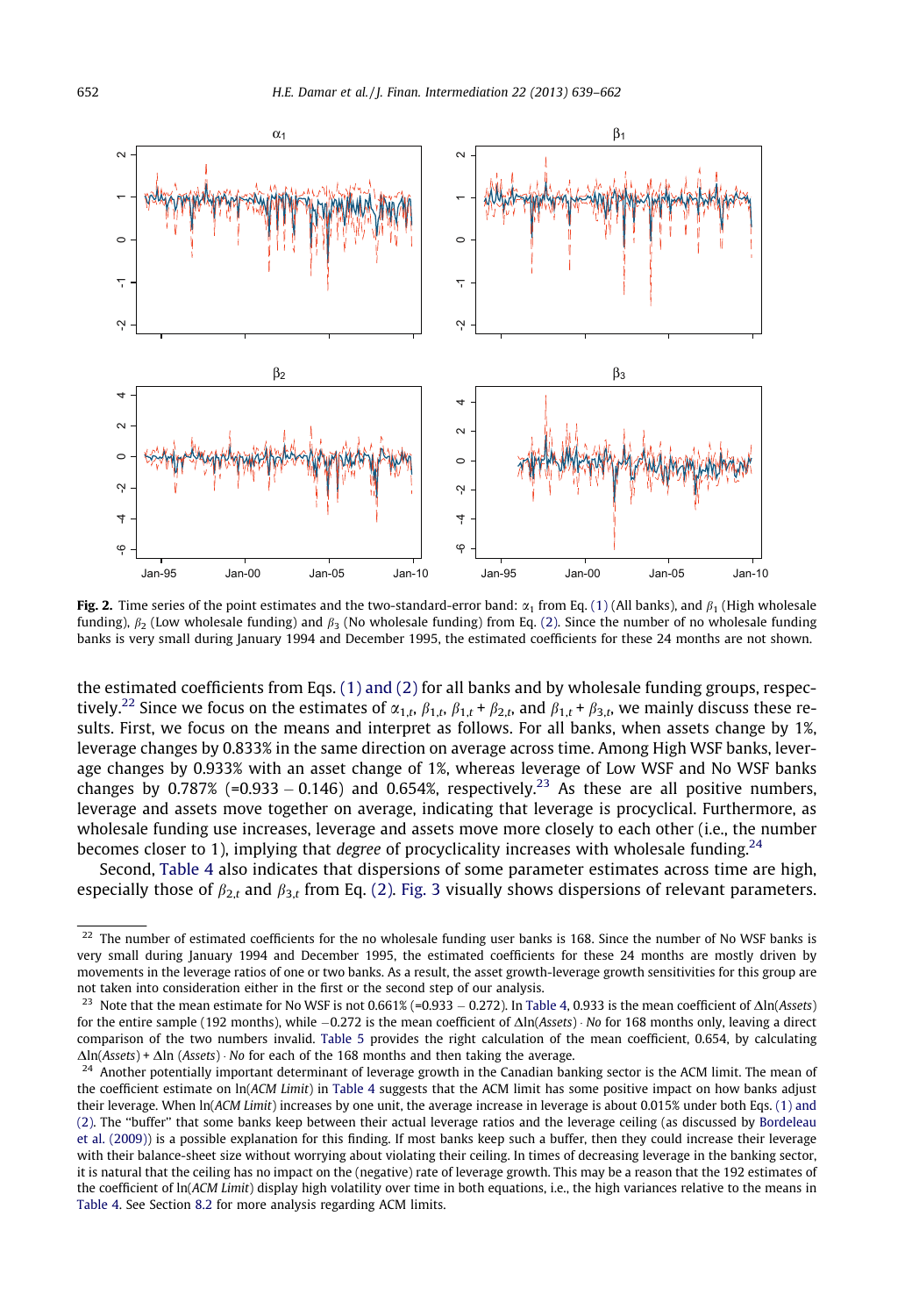<span id="page-14-0"></span>Summary of the 192 individual first-step regression results. Medians, means and standard errors for all coefficients except " $\Delta$ ln(Assets)  $\cdot$  No" are calculated across the 192 individual regressions. These descriptive statistics for " $\Delta$ ln(Assets)  $\cdot$  No" do not include the 24 estimated coefficients for the years 1994 and 1995, since this group had very few banks during this period.

|                                 | All banks |          |           | WSF groups |           |           |
|---------------------------------|-----------|----------|-----------|------------|-----------|-----------|
|                                 | Median    | Mean     | Std. err. | Median     | Mean      | Std. err. |
| $\Delta$ ln(Assets)             | 0.918     | 0.833    | 0.018     | 0.968      | 0.933     | 0.014     |
| $\Delta$ ln(Assets) $\cdot$ Low |           |          |           | $-0.032$   | $-0.146$  | 0.033     |
| $\Delta$ ln(Assets) $\cdot$ No  |           |          |           | $-0.169$   | $-0.272$  | 0.045     |
| $ln(Leverage)_{-1}$             | $-0.004$  | $-0.005$ | 0.001     | $-0.004$   | $-0.006$  | 0.001     |
| Liquid                          | 0.008     | 0.005    | 0.004     | 0.006      | 0.008     | 0.005     |
| Merger                          | $-0.001$  | $-0.008$ | 0.004     | $-0.002$   | $-0.006$  | 0.003     |
| ln(ACM Limit)                   | 0.007     | 0.014    | 0.01      | 0.003      | 0.015     | 0.012     |
| Low                             |           |          |           | $-0.0006$  | $-0.0004$ | 0.001     |
| No                              |           |          |           | $-0.003$   | $-0.001$  | 0.002     |



Fig. 3. Kernel Density Estimates of  $\alpha_1$  from the regression model [\(1\)](#page-9-0) on the left panel; and  $\beta_1$  (High WSF),  $\beta_1 + \beta_2$  (Low WSF) and  $\beta_1$  +  $\beta_3$  (No WSF) from the regression model (2) on the right panel.

The figure contains kernel density estimates based on 192 estimates of  $\alpha_{1,t}$  on the left panel, and  $\beta_{1,t}$ ,  $\beta_{1,t}$  +  $\beta_{2,t}$ , and  $\beta_{1,t}$  +  $\beta_{3,t}$  on the right panel. We observe a long left tail over negative values in all figures, implying that in some months, assets and leverage moved in opposite directions. As seen in Section [2](#page-2-0), this can happen through passive balance sheet management or alternatively when asset purchases are funded by equity. On the right panel in Fig. 3, we also observe that the estimates of  $\beta_{1,t}$  (i.e., for High WSF banks) show less variation than those of  $\beta_{1,t}$  +  $\beta_{2,t}$  (i.e., for Low WSF banks), and the estimates of  $\beta_{1,t}$  +  $\beta_{3,t}$  (i.e., for No WSF banks) show the most variation among three groups.

[Tables 5 and 6](#page-15-0) further summarize the main findings of the first-step regressions and provide some answers to the evolution of leverage procyclicality over time. [Table 5](#page-15-0) presents the mean of the estimated asset growth-leverage growth sensitivities (i.e., the degree of leverage procyclicality) for all banks and each wholesale funding group, during the entire sample period, and during two sub-sample periods (the 1990s and 2000s). Also presented are statistical tests comparing the means and variances of the estimated sensitivities for the same category across different time-periods.

The analysis of the two sub-periods in [Table 5](#page-15-0) suggests the asset-leverage link weakened over time, especially for banks with little or no wholesale funding. This observation is confirmed by the tests comparing the mean sensitivities across different time periods. The null hypothesis of equal means across different sub-periods is rejected for these banks. Furthermore, for the Low WSF group, the null hypothesis of the estimated coefficients ( $\beta_{1,t} + \beta_{2,t}$ ) having equal variance across time is also rejected. This time-variation in the means and the variances of the estimated coefficients across time for all three categories confirms the benefits of the two-step approach over the one-step approach.

[Table 6](#page-15-0) presents comparisons of mean asset growth-leverage growth sensitivities across different wholesale funding categories for different periods. The comparisons confirm differences in the assetleverage link across the different groups over the entire sample period, especially during the 2000s. As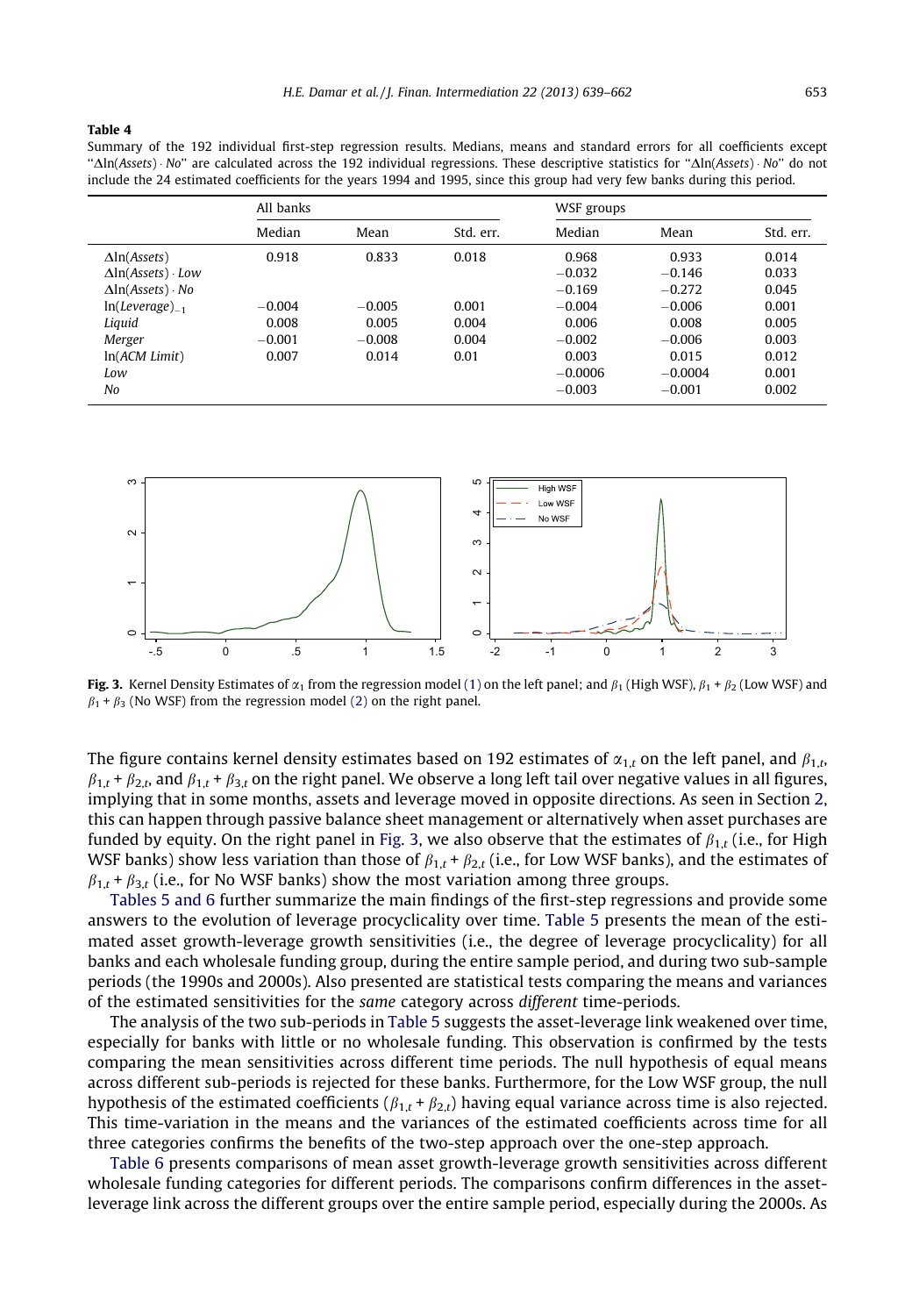<span id="page-15-0"></span>Summary of first step regression results, continued. Mean  $(\mu)$  and variance  $(\sigma^2)$  for the estimated leverage growth-asset growth sensitivities are reported for the entire sample period and two sub-periods. The last two rows present tests for the equivalence of the means ( $\mu$ ) and variances ( $\sigma^2$ ) of the estimated coefficients for the same category but across different subperiods.  $H_0$  :  $\sigma^2_{90}=\sigma^2_{00}$ reports the chi-squared test statistic for a Bartlett's test for equal variance across the two sub-periods.  $H_0$ :  $\mu_{90} = \mu_{00}$  reports the results of a F\* test for the equality of the sub-sample means (robust to  $\sigma_{90}^2\neq\sigma_{00}^2$ ). The mean leverage growth-asset growth sensitivities for the No WSF group do not include the estimated coefficients for 1994 and 1995, since this group had very few banks in it during this period.

|                                          | All        | High WSF | Low WSF  | No WSF     |
|------------------------------------------|------------|----------|----------|------------|
| Mean $(\mu)$                             |            |          |          |            |
| Whole sample $(\mu_{\text{whole}})$      | 0.833      | 0.933    | 0.787    | 0.654      |
| 1990s $(\mu_{90})$                       | 0.930      | 0.952    | 0.872    | 0.915      |
| 2000s $(\mu_{00})$                       | 0.774      | 0.921    | 0.735    | 0.550      |
| Variance $(\sigma^2)$                    |            |          |          |            |
| Whole sample $(\sigma^2_{\text{whole}})$ | 0.062      | 0.039    | 0.193    | 0.319      |
| 1990s $(\sigma_{00}^2)$                  | 0.023      | 0.029    | 0.078    | 0.257      |
| 2000s ( $\sigma_{00}^2$ )                | 0.076      | 0.045    | 0.256    | 0.309      |
| $H_0: \sigma_{90}^2 = \sigma_{00}^2$     | $13.79***$ | $4.41**$ | 26.84*** | 0.549      |
| $H_0$ : $\mu_{90} = \mu_{00}$            | 25.36***   | 1.23     | $5.90**$ | $16.74***$ |

⁄⁄ Significant at 5%.

⁄⁄⁄ Significant at 1%.

## Table 6

Comparison of mean leverage growth-asset growth sensitivities across different size categories for (i) the entire sample and (ii) two sub-sample periods. The differences in the mean sensitivities are calculated as ''Row j – Column i'' and a Welch's t-test is performed with the null hypothesis of ''Mean difference = 0'' (robust to unequal sample variances). The mean difference tests involving the No WSF group only include observations from January 1996 and onwards, since this group had too few banks in it prior to January 1996.

|                                               | Low WSF    | No WSF                   |
|-----------------------------------------------|------------|--------------------------|
| Panel A: Entire sample<br>High WSF<br>Low WSF | $0.146***$ | $0.272***$<br>$0.117**$  |
| Panel B: The 1990s<br>High WSF<br>Low WSF     | $0.080**$  | 0.028<br>$-0.053$        |
| Panel C: The $2000s$<br>High WSF<br>Low WSF   | $0.186***$ | $0.370***$<br>$0.184***$ |

⁄⁄ Significant at 5%.

⁄⁄⁄ Significant at 1%.

seen in Panel B of Table 6, the differences between the mean sensitivities of the three groups were not as significant during the 1990s, suggesting that most of the divergence occurred sometime during the 2000s. Whether these changes were due to macroeconomic or financial shocks will be the focus of the second step of the empirical analysis. Nevertheless, the large differences between the High WSF group and the other two groups are not very surprising. Based on the balance sheet examples discussed above, the link between asset growth and leverage growth is likely to be stronger for banks that are able to change their leverage ratio quickly. Banks that access wholesale funding markets can raise or retire debt more quickly, since wholesale funding markets tend to be more liquid compared to retail deposit markets during normal times.<sup>25</sup>

<sup>&</sup>lt;sup>25</sup> The significant variations across these different groups of Canadian banks also validate the inclusion of the interaction terms with respect to the use of wholesale funding in the first step of the analysis.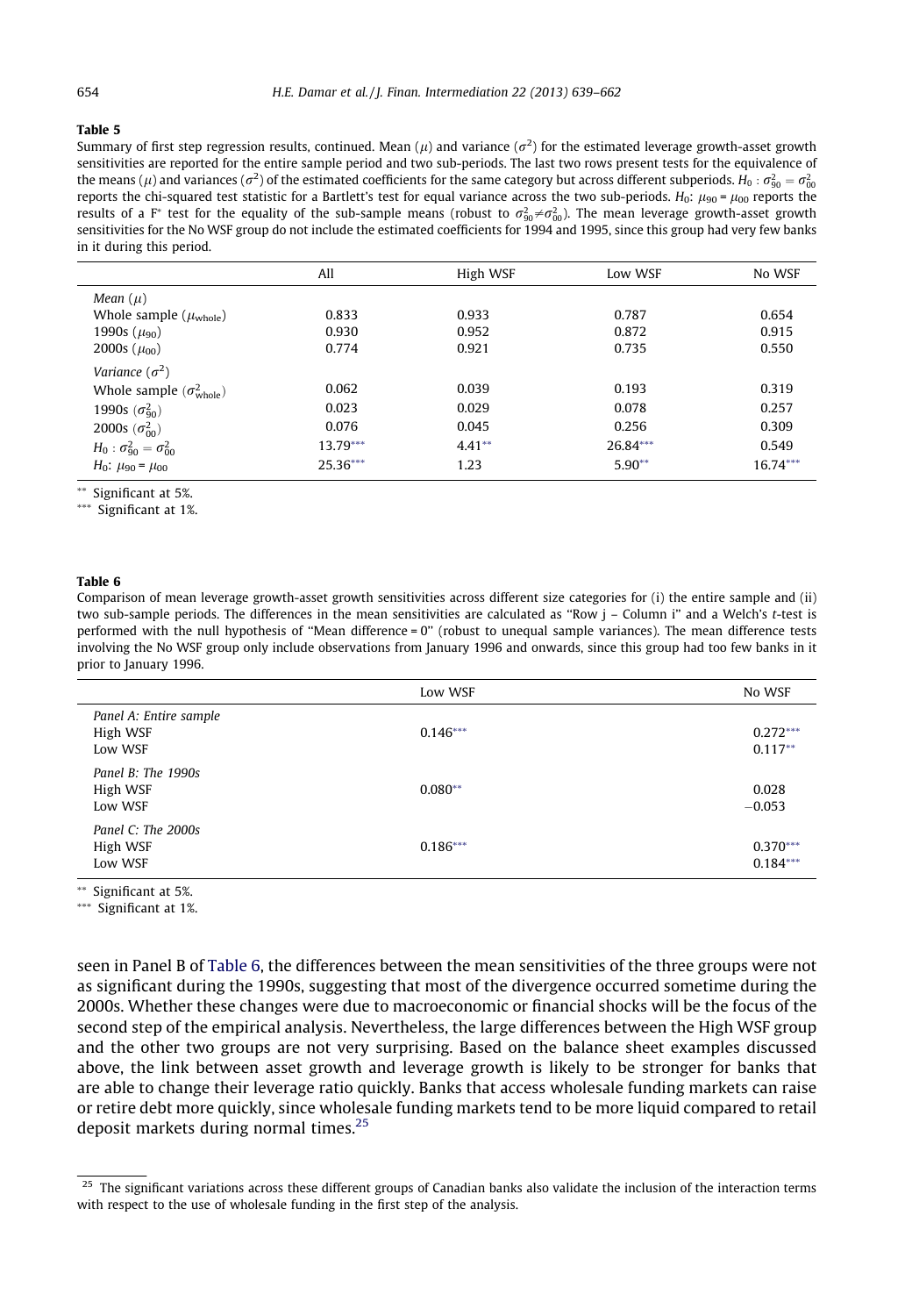In summary, the first step of the analysis suggests that the relationship between asset growth and leverage growth in the Canadian banking sector (a) is positive, i.e., leverage is procyclical, $^{26}$  (b) is dependent on wholesale funding use of banks, i.e., the degree of procyclicality increases with wholesale funding use, $27$  and (c) has evolved over time.

Specifically, during the 1990s, changes in leverage ratios of all Canadian banks were relatively more procyclical and sensitive to changes in balance-sheet size (as seen in [Table 5,](#page-15-0) mean sensitivities are higher than 0.85 for all three categories during this sub-period). There was a divergence in the 2000s, caused by the weakening of the asset growth-leverage growth relationship among banks that use little or no wholesale funding. Changes in leverage ratios of banks that use high levels of wholesale funding, however, continued to be very sensitive to changes in balance-sheet size. It is possible that the asset growth-leverage growth correlations have a negative time trend, due to the expansion of non-intermediated funding markets reducing the traditional growth opportunities of banks (such as commercial loans) and limiting balance sheet growth rates. However, for the high wholesale funding banks, the development of wholesale funding markets and the use of these funds may have given them new growth opportunities and kept them from lowering their sensitivities relative to other banks. In the second step, we analyze these possibilities.

## 6.2. Second step results

The second step of the empirical analysis investigates the macroeconomic and market-wide variables associated with the change in the degree of leverage procyclicality of Canadian banks over time. This involves the time-series estimation of Eq. [\(3\)](#page-11-0) separately for each bank group: All, High WSF, Low WSF and No WSF banks.

The results of the second step are given in [Table 7](#page-17-0) which contains three panels: Panel A with both Repo and  $\mathbb{CP}$  + BA funding liquidity variables, Panel B with only Repo and Panel C with only  $\mathbb{CP}$  + BA. These results strongly suggest that funding-market liquidity matters for changes in the degree of leverage procyclicality in the Canadian banking sector. In Panel A, the degree of leverage procyclicality for all banks increases when the liquidity of the Repo and the  $\mathbb{CP}$  + BA markets contemporaneously increases (i.e., the positive and significant coefficient of  $\Delta \ln(Repo)$  and  $\Delta \ln(CP + BA)$ ). Specifically, as the repo market transaction volume increases by 1%, the co-movement of assets and leverage (measured by the estimated coefficients of  $\Delta$ ln(Assets) in Eq. [\(1\)](#page-9-0)) increases by 0.004. Similarly, the co-movement increases by 0.013 for an 1% increase in the outstanding  $CP + BA$ , in addition to an increase by 0.01 from a lagged effect of CP + BA. An increase in GDP tends to occur together with higher leverage procyclicality and the increase in TED Spread with lower procyclicality, although these relationships are not significant.

Regarding the results by wholesale funding groups, changes in liquidity in the repo market have positive and significant coefficients on leverage procyclicality for High WSF banks. This finding confirms [Adrian and Shin \(2010\)](#page-23-0), who argue that the active management of a financial institution's balance sheet requires frequent access to repo markets. This is especially true for US investment banks, whose asset growth-leverage growth relationship is highly positive. The positive and significant coefficient of  $\Delta$ ln(Repo) suggests that more liquid repo markets make it easier for banks relying heavily on wholesale funding to take positions in financial markets, perhaps fueling the ''feedback effect'' of [Adrian and Shin \(2010\)](#page-23-0) in some parts of the Canadian banking sector.

For the Low WSF group, the asset growth-leverage growth relationship is significantly stronger (more positive) when the  $\mathbb{CP}$  + BA markets are more liquid, i.e. the amount of outstanding CP and BA increases. Higher liquidity in CP and BA markets can also signal easier access to funding markets for these institutions, which can then be used to purchase assets, leading to higher procyclicality.

 $26$  A panel data analysis only with the Big-Six-bank sample confirms that there is no evidence of the behavior of "atypical" small banks driving this finding of a high correlation between asset growth and leverage growth. See the Appendix for a robustness check, available at [http://www.bankofcanada.ca/wp-content/uploads/2013/06/Appendix-JFI.pdf.](http://www.bankofcanada.ca/wp-content/uploads/2013/06/Appendix-JFI.pdf)

<sup>&</sup>lt;sup>27</sup> Wholesale funding banks could also hold high fractions of marked-to-market securities, fueling leverage procyclicality through adjustments in equity values. An analysis explicitly incorporating securities holdings shows that the result is robust to this concern. See the Appendix, available at <http://www.bankofcanada.ca/wp-content/uploads/2013/06/Appendix-JFI.pdf>.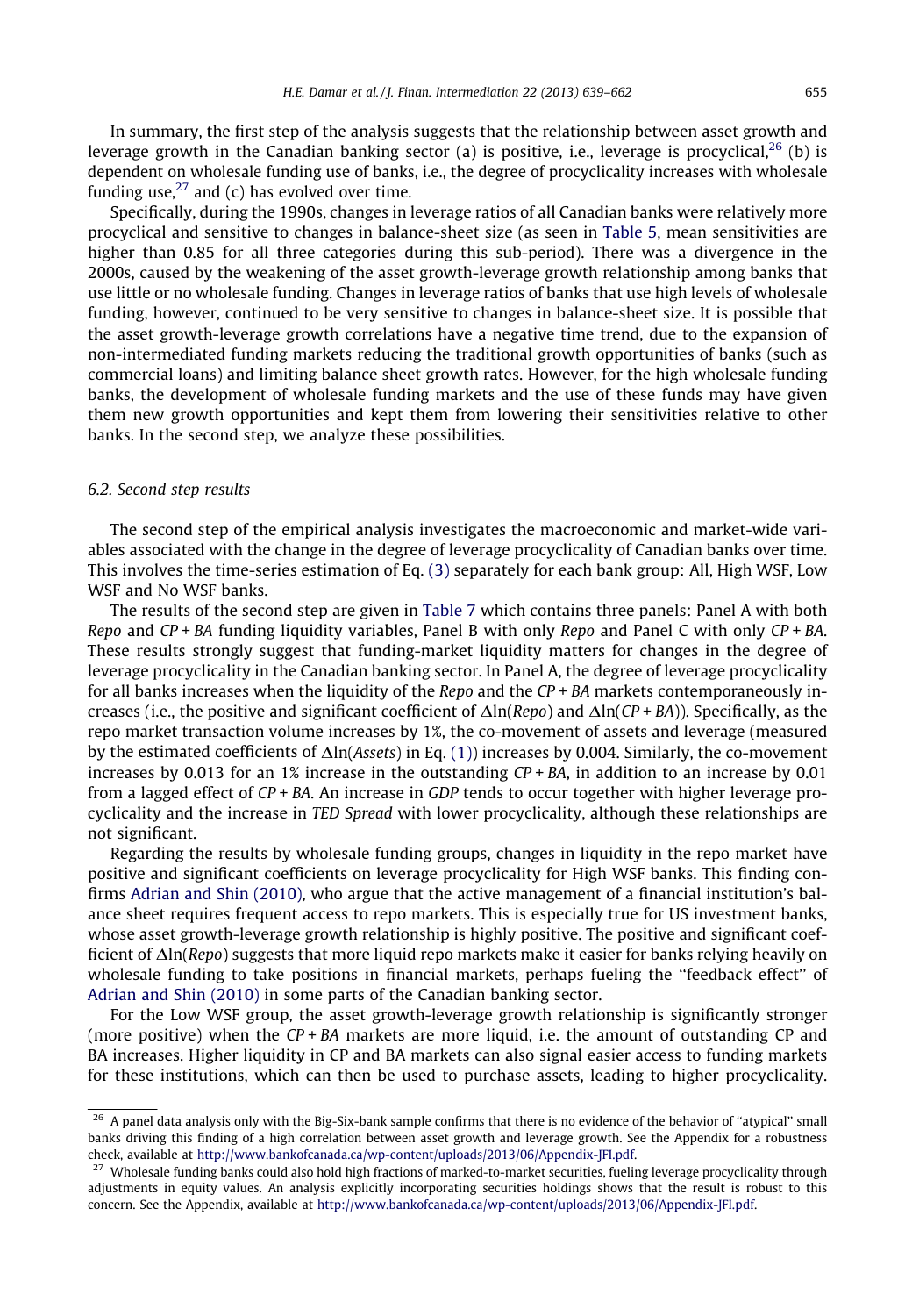<span id="page-17-0"></span>Second-step regression results. Heteroscedasticity and autocorrelation corrected Newey-West (one lag) standard errors. The regression for the No WSF group includes estimated asset growth-leverage growth sensitivities from January 1996 and onwards only.

|                                                           | All banks |       | High WSF  |       | Low WSF  |       | No WSF     |       |
|-----------------------------------------------------------|-----------|-------|-----------|-------|----------|-------|------------|-------|
|                                                           | Coef      | S. E. | Coef      | S. E. | Coef     | S. E. | Coef       | S. E. |
| Panel A: Repos, bankers' acceptances and commercial paper |           |       |           |       |          |       |            |       |
| $\Delta$ ln(Repo)                                         | $0.388**$ | 0.172 | $0.327**$ | 0.142 | 0.298    | 0.260 | $-0.016$   | 0.387 |
| $\Delta$ ln(Repo) <sub>-1</sub>                           | 0.045     | 0.132 | $-0.048$  | 0.121 | $-0.027$ | 0.211 | 0.342      | 0.352 |
| $\Delta$ ln(CP + BA)                                      | $1.323**$ | 0.617 | 0.452     | 0.580 | 0.186    | 1.373 | 0.180      | 1.443 |
| $\Delta$ ln(CP + BA) <sub>-1</sub>                        | $0.982*$  | 0.565 | 0.0445    | 0.548 | 4.143**  | 1.776 | $-0.209$   | 1.533 |
| $\Delta$ ln(GDP)                                          | 0.062     | 0.042 | 0.032     | 0.033 | $-0.023$ | 0.064 | 0.123      | 0.097 |
| $\Delta$ ln(GDP) <sub>-1</sub>                            | 0.017     | 0.040 | $-0.063*$ | 0.036 | $-0.075$ | 0.073 | $0.309***$ | 0.095 |
| $\triangle$ TED Spread                                    | $-0.094$  | 0.060 | $-0.059$  | 0.076 | $-0.169$ | 0.111 | $-0.232$   | 0.191 |
| $\triangle$ TED Spread <sub>-1</sub>                      | $-0.008$  | 0.057 | $-0.009$  | 0.053 | 0.077    | 0.123 | $-0.129$   | 0.146 |
| F-stat                                                    | $3.85***$ |       | 1.56      |       | $1.73*$  |       | $2.12**$   |       |
| No. of obs.                                               | 190       |       | 190       |       | 190      |       | 168        |       |
| Panel B: Repos only                                       |           |       |           |       |          |       |            |       |
| $\Delta$ ln(Repo)                                         | $0.382**$ | 0.177 | $0.324**$ | 0.141 | 0.309    | 0.259 | $-0.017$   | 0.383 |
| $\Delta$ ln(Repo) <sub>-1</sub>                           | 0.069     | 0.136 | $-0.035$  | 0.117 | $-0.082$ | 0.223 | 0.353      | 0.349 |
| $\Delta$ ln(GDP)                                          | $0.083**$ | 0.041 | 0.036     | 0.032 | 0.021    | 0.059 | 0.122      | 0.088 |
| $\Delta$ ln(GDP) <sub>-1</sub>                            | 0.042     | 0.041 | $-0.057*$ | 0.034 | $-0.036$ | 0.072 | $0.309***$ | 0.090 |
| $\triangle$ TED Spread                                    | $-0.109*$ | 0.060 | $-0.065$  | 0.077 | $-0.161$ | 0.113 | $-0.237$   | 0.181 |
| $\triangle$ TED Spread <sub>-1</sub>                      | $-0.024$  | 0.061 | $-0.010$  | 0.052 | 0.021    | 0.140 | $-0.125$   | 0.139 |
| F-stat                                                    | $2.72**$  |       | $1.87*$   |       | 0.81     |       | $2.77**$   |       |
| No. of obs.                                               | 190       |       | 190       |       | 190      |       | 168        |       |
| Panel C: Bankers' acceptances and commercial paper only   |           |       |           |       |          |       |            |       |
| $\Delta$ ln(CP + BA)                                      | $1.121*$  | 0.612 | 0.174     | 0.518 | $-0.047$ | 1.370 | 0.765      | 1.542 |
| $\Delta$ ln(CP + BA) <sub>-1</sub>                        | $1.133**$ | 0.539 | 0.255     | 0.524 | 4.319**  | 1.760 | $-0.695$   | 1.436 |
| $\Delta$ ln(GDP)                                          | 0.0549    | 0.041 | 0.025     | 0.034 | $-0.031$ | 0.062 | 0.130      | 0.097 |
| $\Delta$ ln(GDP) <sub>-1</sub>                            | 0.024     | 0.038 | $-0.056$  | 0.036 | $-0.069$ | 0.070 | $0.300***$ | 0.095 |
| $\triangle$ TED Spread                                    | $-0.096$  | 0.061 | $-0.059$  | 0.081 | $-0.169$ | 0.107 | $-0.215$   | 0.193 |
| $\triangle$ TED Spread <sub>-1</sub>                      | $-0.003$  | 0.064 | $-0.002$  | 0.062 | 0.082    | 0.121 | $-0.136$   | 0.139 |
| F-stat                                                    | $3.94***$ |       | 0.87      |       | $2.18**$ |       | $2.51**$   |       |
| No. of obs.                                               | 190       |       | 190       |       | 190      |       | 168        |       |

<sup>⁄</sup> Significant at 10%.

⁄⁄ Significant at 5%.

⁄⁄⁄ Significant at 1%.

Alternatively, higher turnover can also cause an appreciation in the value of CP or BAs held by Low WSF banks, which may again exacerbate the feedback effect. Taken together, the coefficients for  $\Delta$ ln(Repo) and  $\Delta$ ln(CP + BA) point to easier access to wholesale funds (i.e. when the markets are more liquid) resulting in more assets being financed with debt and a higher correlation between asset growth and leverage growth.28

Regarding macroeconomic variables, positive impacts of GDP on leverage procyclicality are limited to the No WSF group. The asset growth-leverage growth relationship is positively correlated with lagged GDP growth. This could be capturing easier access to retail deposits and an abundance of growth opportunities during an economic boom. High WSF banks, however, show lower leverage procyclicality with respect to lagged GDP growth at the 10 per cent significance.<sup>29</sup> TED spreads appear to have negative coefficients. Although insignificant, this result is inline with the intuition that the banking

<sup>&</sup>lt;sup>28</sup> The finding regarding leverage procyclicality of High and Low WSF banks being sensitive to liquidity in only one of the two funding markets is interesting. Although further analysis on this issue is beyond the scope of this paper, this finding is likely due to differences in business models of the two groups involving both sides of the balance sheet.

 $^{29}$  This may be a result of High WSF banks taking profits with respect to their security holdings as the price of securities increase during booms. Note, however, that contemporaneous GDP growth (although insignificant) are positively related to leverage procyclicality.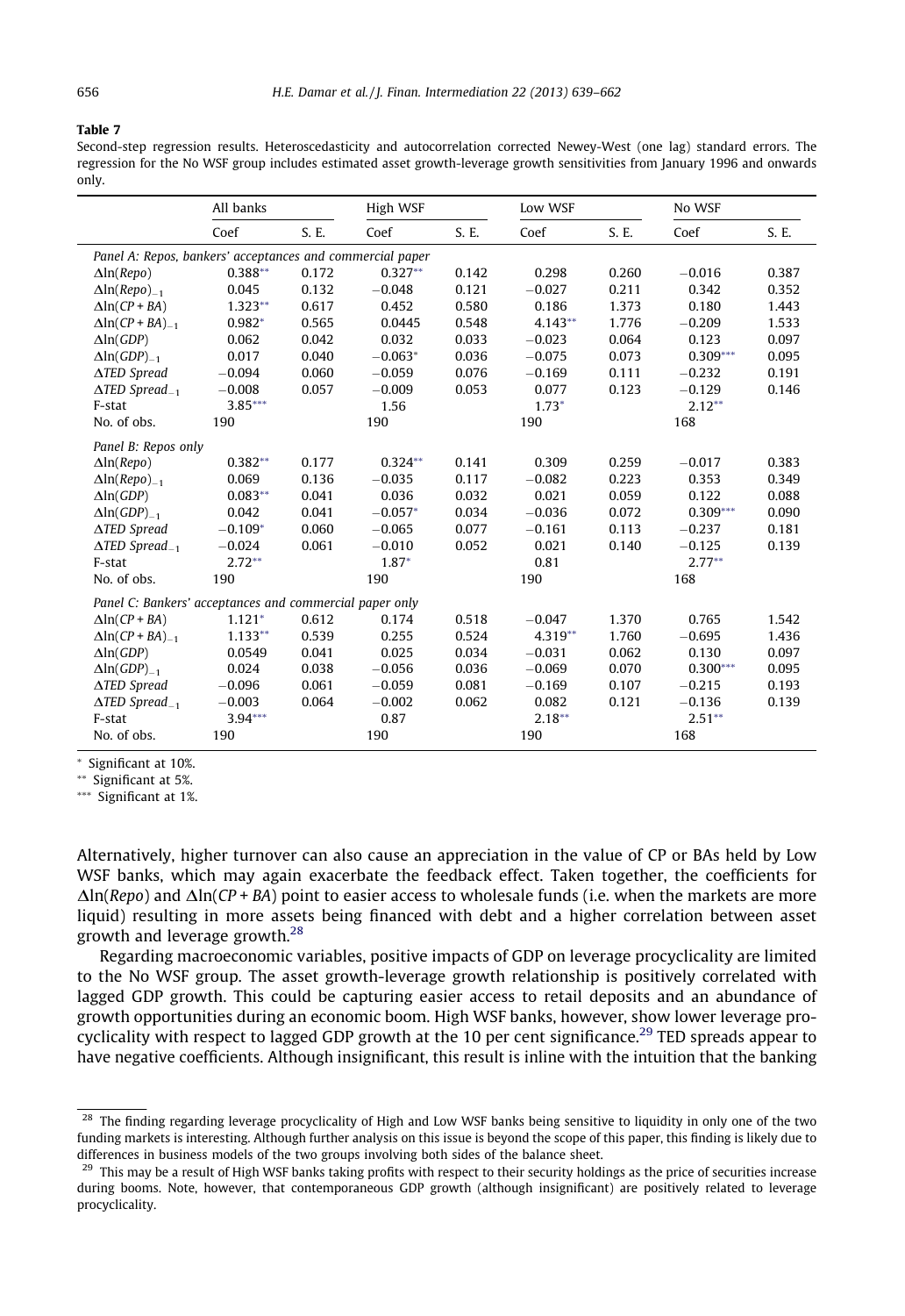<span id="page-18-0"></span>

Fig. 4. GARCH fitted volatilities and monthly variance of Toronto Stock Exchange Broad Index.

sector reduces risk-taking activities through active balance-sheet management (e.g., lower leverage procyclicality) when perceived risk is high.

Results found in Panel B and C generally confirm those from Panel A. Although the funding-market liquidity measures, Repo and  $\mathbb{CP}$  + BA, may be correlated to some extent, Panel B and C independently find similar results to those in Panel A with respect to these variables. Overall, the second step of the analysis suggests that the degree of leverage procyclicality among Canadian banks is significantly impacted by funding-market liquidity variables. Liquidity in the repo, CP and BA markets plays at least some role in determining the magnitude of this relationship, depending on the degree of wholesale funding use. For High WSF, the repo market matters and the CP and BA markets matter for Low WSF. Since these banks might be pursuing active trading strategies, their ability to use funding markets to take trading positions can impact their leverage behavior.

#### 7. Leverage procyclicality and aggregate volatility

Regarding the third objective of the study, this section analyzes how banking-sector leverage procyclicality can forecast aggregate volatility. For instance, leverage procyclicality of individual banks could be linked to aggregate volatility in equity markets. This section studies empirical evidence for these potential links. Specifically, suppose an initial change in the balance sheet in Section [2](#page-2-0) is caused by a change in the price of bank assets (i.e., the Adrian and Shin channel). Due to the balance-sheet adjustments explained in Section [2](#page-2-0), overall demand for bank assets increases. Given that the initial price change affects all banks with similar portfolios, the banking-industry demand for assets increases. This feeds back into additional increase in the asset price, leading to another round of balance-sheet adjustments and increased demand for assets. Hence, small fluctuations in price could amplify asset price volatility for the industry or in the aggregate through an individual bank's balance-sheet adjustments.

In order to investigate whether this potential link between leverage procyclicality and aggregate or industry-wide volatility exists in Canada, we analyze if the banking-sector co-movements of assets and leverage can forecast aggregate volatility by estimating the following regressions:

$$
Volatility_t = \phi_0 + \phi Correlation_{t-1} + \xi_t \tag{4}
$$

$$
Volatility_t = \lambda_0 + \lambda_1 Correlation_{t-1} + \lambda_2 Correlation_{t-1} \cdot Crisis_t + \lambda_3 Crisis_t + v_t
$$
\n(5)

where *Volatility<sub>t</sub>* is the aggregate equity market volatility, measured in two ways: (i) by the volatilities implied by a GARCH(1,1) model, which is standard in the finance literature [\(Engle, 2001](#page-23-0)), and (ii) by monthly variance of observed daily index. We consider the volatility of the Toronto Stock Exchange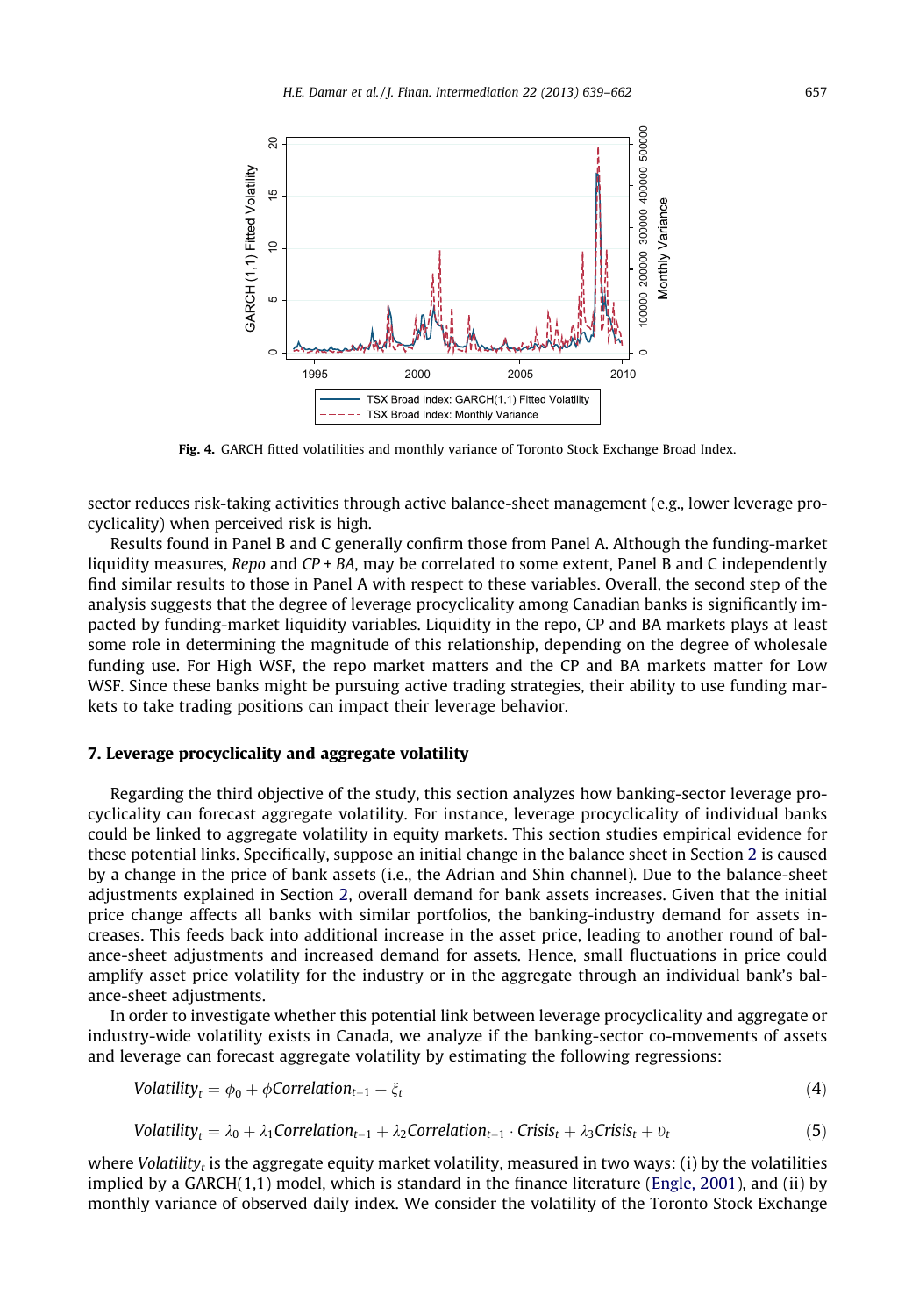#### Leverage procyclicality – aggregate volatility regressions. Dependent variable: (i) GARCH-implied volatility in the TSX Broad Index and (ii) monthly variance of the daily TSX Broad Index. Heteroscedasticity and autocorrelation corrected Newey-West (two lags) standard errors.

| Variable                                            |                               | (i) GARCH-Implied volatility |                                 |                         | (ii) Realized volatility  |        |                                |                           |  |
|-----------------------------------------------------|-------------------------------|------------------------------|---------------------------------|-------------------------|---------------------------|--------|--------------------------------|---------------------------|--|
|                                                     | Coef                          | S. E.                        | Coef                            | S. E.                   | Coef                      | S. E.  | Coef                           | S. E.                     |  |
| Correlation<br>Crisis<br>$Correlation \cdot crisis$ | $0.949*$                      | 0.529                        | $0.487**$<br>$2.558**$<br>0.937 | 0.229<br>1.202<br>1.857 | 32.491                    | 20.413 | 17.637*<br>80.563***<br>31.075 | 9.087<br>23.390<br>64.030 |  |
| Constant<br>Observations                            | $1.287***$<br>191<br>$3.216*$ | 0.246                        | $0.868***$<br>191<br>$3.210**$  | 0.102                   | 36.293***<br>191<br>2.534 | 5.693  | 23.082***<br>191<br>$7.633***$ | 3.234                     |  |

<sup>⁄</sup> Significant at 10%.

⁄⁄ Significant at 5%.

⁄⁄⁄ Significant at 1%.

(TSX) Broad Index as our aggregate equity market index. The GARCH-implied volatility is calculated using daily returns for the period January 1990–December 2009 and are averaged over a month. Although our bank data set starts in January 1994, we use daily returns extending back to January 1990, in order to improve the estimation of GARCH-implied volatility for the earlier months in the sample. [Fig. 4](#page-18-0) presents the two volatility series.

In Eqs. [\(4\) and \(5\),](#page-18-0) Correlation<sub>t</sub> is the correlation between the asset growth and leverage growth rates of Canadian banks in each month and proxies the degree of leverage procyclicality. Although the first-step regression coefficients from Section [6.1](#page-12-0) also capture the degree of leverage procyclicality, they are unsuitable to be included as independent variables in Eqs. [\(4\) and \(5\)](#page-18-0) due to the ''generated regressor" problem. Instead, the following procedure was used to calculate Correlation<sub>i</sub>: for each month, the correlation between  $\Delta ln(A \text{ssets})$  and  $\Delta ln(Leverage)$  is calculated across banks. We weight individual bank observations by the amount of wholesale funding used by each bank.<sup>30</sup> Averaging the weighted individual bank correlations yields the banking sector-wide asset growth-leverage growth correlation coefficient used in Eqs. [\(4\) and \(5\)](#page-18-0) (with one lag).

In addition, Eq. [\(5\)](#page-18-0) includes a dummy for the recent financial crisis (Crisis<sub>t</sub>) that equals one for the months between July 2007 and December 2009. This crisis dummy is also interacted with Correla- $\iota$ in order to investigate the impact of leverage procyclicality on aggregate market volatility during periods of financial stress.

The estimation results for Eqs. [\(4\) and \(5\)](#page-18-0) are given in Table 8. The left panel of the table presents the estimation results with GARCH-implied volatility of the TSX Broad Index as the dependent variable and the right panel with the monthly variance of the daily TSX Broad Index. First, the estimation re-sults of Eq. [\(4\)](#page-18-0) show that higher leverage procyclicality (i.e., higher Correlation term) weakly forecasts higher GARCH-implied TSX Broad Index volatility, implying a potential positive link between bank leverage procyclicality and aggregate volatility. Furthermore, the results from Eq. [\(5\)](#page-18-0) suggest that this positive link is more significantly observed during the pre-crisis period than during the crisis period, as the lagged Correlation term has positive and significant (at 5%) while the interaction term, Correlation Crisis, exhibits positive but non-significant effects. Results with the monthly variance on the right panel of the table show similar effects, implying that leverage procyclicality forecasts aggregate market volatility, especially, during the pre-crisis period.

Overall, these findings suggest that there is a positive link between leverage procyclicality of the banking sector and the volatility of financial markets. This positive link is significant in the pre-crisis period but turns insignificant during the crisis. It is likely that leverage procyclicality (e.g., de-leveraging by asset fire sales) was an important factor in the crisis-time volatility of the economy, however, multiple other factors would also have been important. For example, various domestic and global government/central bank interventions would have contributed to the reduction in volatility observed during 2009 in [Fig. 4](#page-18-0), independent of banking-sector leverage procyclicality.

<sup>&</sup>lt;sup>30</sup> Results based on asset-weighted correlations are similar.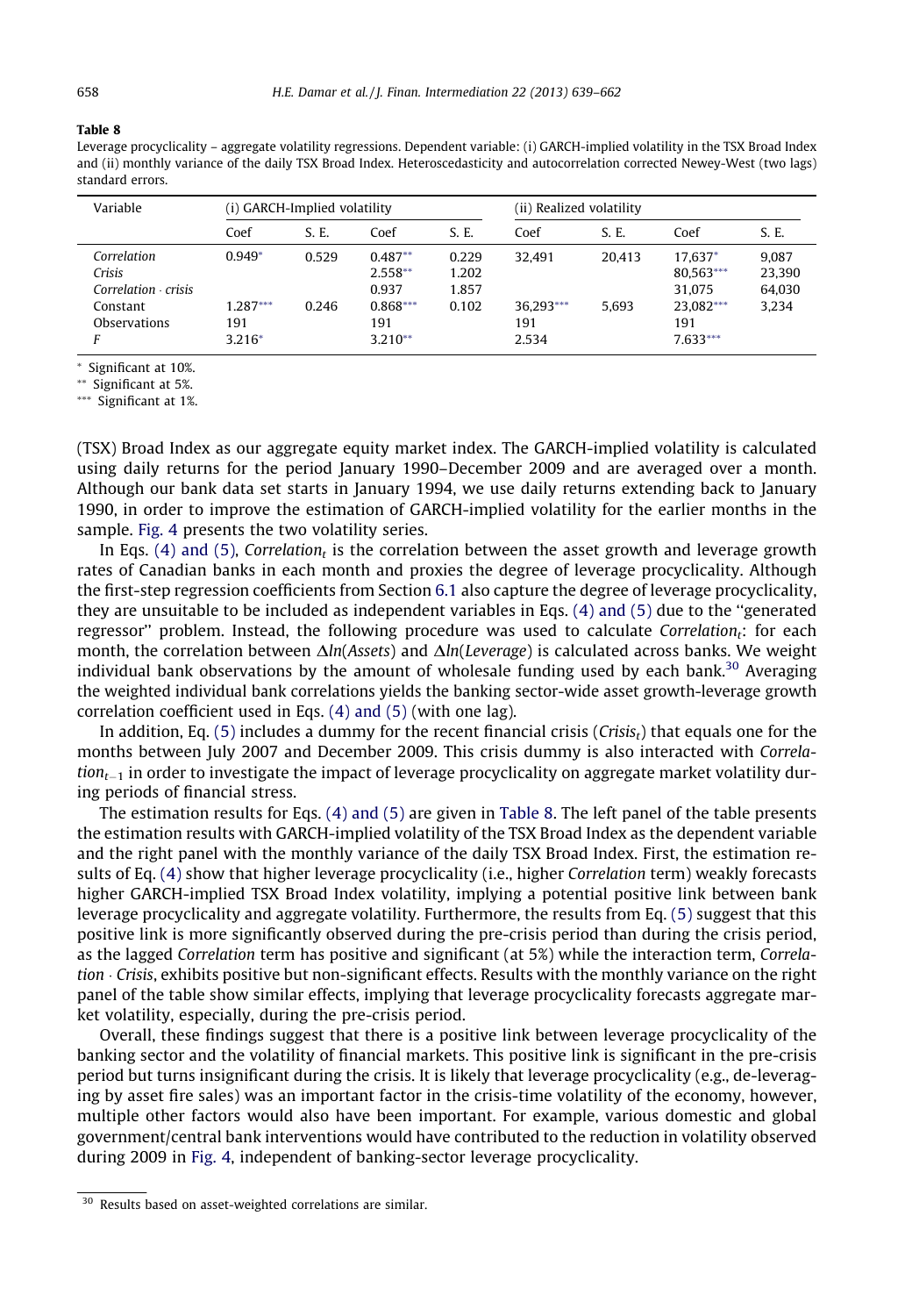<span id="page-20-0"></span>Summary of the 192 individual first-step regression results when growth rate of loans is used as an explanatory variable. Means and standard errors (in parentheses) for the estimated leverage growth-loan growth sensitivities are reported for the entire sample period. The mean leverage growth-loan growth sensitivities and their standard errors for the No WSF group do not include the estimated coefficients for 1994 and 1995, since this group had very few banks in it during this period.

|                    | All banks | High WSF | Low WSF | No WSF  |
|--------------------|-----------|----------|---------|---------|
| All loans          | 0.350     | 0.398    | 0.340   | 0.248   |
|                    | (0.016)   | (0.021)  | (0.020) | (0.044) |
| Mortgages          | 0.146     | 0.119    | 0.192   | 0.276   |
|                    | (0.024)   | (0.027)  | (0.017) | (0.040) |
| Non-mortgage loans | 0.234     | 0.349    | 0.152   | 0.114   |
|                    | (0.013)   | (0.103)  | (0.056) | (0.085) |

#### Table 10

Comparison of mean leverage growth-loan growth sensitivities across different size categories for the entire sample period. The differences in the mean sensitivities are calculated as ''Column i – Row j'' and a Welch's t-test is performed with the null hypothesis of ''Mean difference = 0'' (robust to unequal sample variances). The mean difference tests involving the No WSF group only include observations from January 1996 and onwards, since this group had too few banks in it prior to January 1996.

|                     | All loans |                | Mortgages |                      | Non-mortgage loans |                     |
|---------------------|-----------|----------------|-----------|----------------------|--------------------|---------------------|
|                     | Low WSF   | No WSF         | Low WSF   | No WSF               | Low WSF            | No WSF              |
| High WSF<br>Low WSF | $0.058*$  | 0.143<br>0.077 | $-0.073$  | $-0.116$<br>$-0.066$ | $0.197***$         | $0.221***$<br>0.007 |

<sup>⁄</sup> Significant at 10%.

⁄⁄⁄ Significant at 1%.

## 8. Robustness and extensions

This section considers robustness of our previous results and some extensions.

#### 8.1. Leverage procyclicality with loans

Findings in this paper on leverage procyclicality may be linked to real economic activities. Since bank loans provide a more direct link between banking activities and real economic activities than non-loan bank assets, we analyze leverage procyclicality based on loans instead of total assets. We estimate a regression model similar to Eqs. [\(1\) and \(2\)](#page-9-0) but replace Assets with All Loans, Mortgage Loans or Non-Mortgage Loans. Tables 9 and 10 summarize the estimation results.

Table 9 tells us that positive correlations are present between loan and leverage growth. When all banks are considered together, we observe average correlations of 0.35 for all loans, 0.146 for mortgage loans and 0.234 for non-mortgage loans. Although these values are lower relative to those observed with total asset growth, they are still positive. Table 9 also shows that results regarding higher average correlations for wholesale funding reliant banks are preserved with respect to all loans (0.398 for High WSF, 0.340 for Low WSF and 0.248 for No WSF), and non-mortgage loans (0.349 for High WSF, 0.152 for Low WSF and 0.114 for No WSF). Table 10 confirms that differences between the average correlations for High WSF and other groups are significant for non-mortgage loans but not for mortgage loans. Hence, loan-based leverage procyclicality appears to be amplified by use of wholesale funding and mainly driven by non-mortgage loans.

## 8.2. Regulatory limits on leverage

The assets-to-capital multiple (ACM) is the regulatory definition of the leverage ratio in Canada and the OSFI places a bank-specific regulatory limit on ACM. In this section, we analyze how proximity of bank leverage to the regulatory limit affects leverage procyclicality with a dummy variable (ACM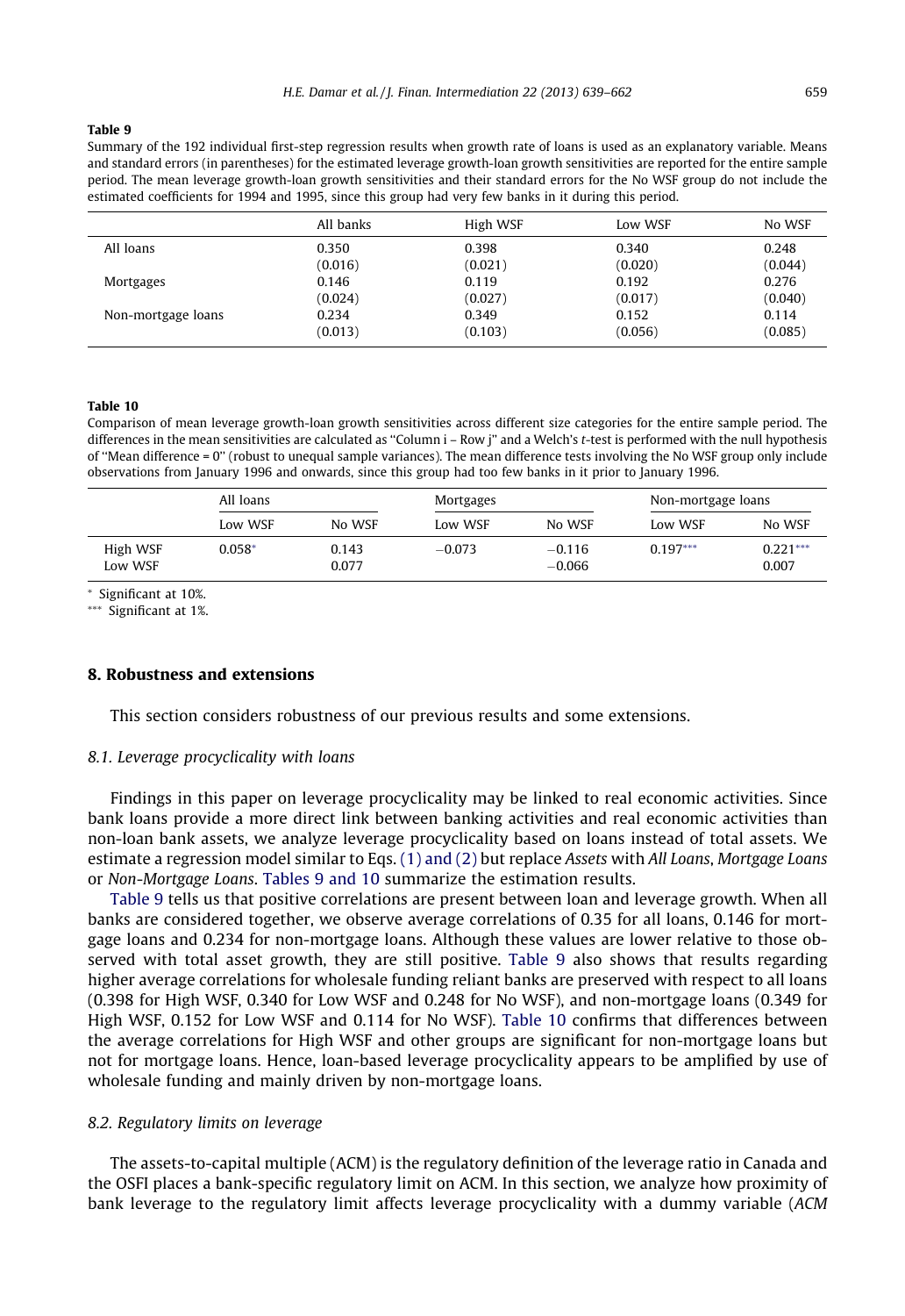Summary of the 192 individual first-step regression results while controlling the bank's proximity to its ACM Limit. Medians, means and standard errors for all coefficients are calculated across the 192 individual regressions.

| Variable                         | Median   | Mean     | Std. err. |
|----------------------------------|----------|----------|-----------|
| Panel A: Within 5% of ACM Limit  |          |          |           |
| $\Delta$ ln(Assets)              | 0.915    | 0.829    | 0.019     |
| $\Delta$ ln(Assets) $ACM$ Close  | $-0.027$ | $-0.366$ | 0.275     |
| ACM Close                        | 0.001    | $-0.002$ | 0.004     |
| $ln(Leverage)_{-1}$              | $-0.003$ | $-0.004$ | 0.001     |
| Liquid                           | 0.008    | 0.006    | 0.004     |
| Merger                           | $-0.001$ | $-0.009$ | 0.004     |
| In(ACM Limit)                    | 0.006    | 0.015    | 0.011     |
| Panel B: Within 10% of ACM Limit |          |          |           |
| $\Delta$ ln(Assets)              | 0.926    | 0.831    | 0.019     |
| $\Delta$ ln(Assets) $ACM$ Close  | $-0.003$ | $-0.167$ | 0.144     |
| <b>ACM Close</b>                 | $-0.003$ | $-0.003$ | 0.003     |
| $ln(Leverage)_{-1}$              | $-0.003$ | $-0.004$ | 0.001     |
| Liquid                           | 0.008    | 0.005    | 0.004     |
| Merger                           | $-0.001$ | $-0.009$ | 0.004     |
| In(ACM Limit)                    | 0.005    | 0.010    | 0.011     |
| Panel C: Within 20% of ACM Limit |          |          |           |
| $\Delta$ ln(Assets)              | 0.938    | 0.833    | 0.019     |
| $\Delta$ ln(Assets) $ACM$ Close  | 0.000    | $-0.023$ | 0.038     |
| <b>ACM Close</b>                 | $-0.003$ | $-0.004$ | 0.001     |
| $ln(Leverage)_{-1}$              | $-0.002$ | $-0.004$ | 0.001     |
| Liquid                           | 0.008    | 0.005    | 0.004     |
| Merger                           | $-0.001$ | $-0.008$ | 0.003     |
| $ln(ACM$ Limit)                  | 0.007    | 0.013    | 0.011     |
|                                  |          |          |           |

Close) indicating the proximity of leverage to the ACM limit. We add ACM Close and the interaction term  $(\Delta \ln(A \cdot \text{Ssets}) \cdot \text{ACM}$  Close) to Eq. [\(1\)](#page-9-0) based on the all-bank specification. Intuitively, when leverage is close to its limit, banks in an attempt to stay within their leverage limits avoid increasing their leverage even if assets grow, reducing the degree of leverage procyclicality.

Table 11 contains three panels, A, B and C, showing results with ACM Close = 1 when leverage is within 5%, within 10% and within 20% of its limit, respectively. In all cases, the distribution of coefficient estimates of  $\Delta$ ln(Assets) are similar to that found in [Table 4](#page-14-0). The main coefficient of interest is that of  $\Delta$ ln(Assets)  $\cdot$  ACM Close. At the mean, they are negative in all three panels and they decrease as the definition of ''proximity to ACM limit'' loosens from 5% to 10% and to 20% (from -0.286 to -0.164 and to -0.023, respectively). Hence, average co-movements of leverage and assets decline as leverage gets closer to its regulatory limit.

We can intuitively interpret this result as follows. Banks try to avoid violating regulatory limits on leverage by reducing leverage procyclicality (e.g., debt financing of new assets) as leverage approaches the limit. This is an interesting finding that supports the effectiveness of regulatory limits on bank leverage. Regulatory limits not only control the level of leverage (as their primary objective) but also dampen procyclicality of leverage. $31$ 

It is also possible that changes in the bank's ACM limit have an impact on leverage procyclicality. Accordingly, we create the dummy variables Limit Up and Limit Down, which capture whether the bank's ACM limit increased or decreased between  $t-1$  and  $t.^{32}$  Changes in the ACM limit are relatively rare; out of 12,949 bank-month observations in our sample, there are only 514 instances of an ACM limit increase and 495 instances of an ACM limit decrease (in most cases, the limit increases or decreases by

<sup>&</sup>lt;sup>31</sup> We observe, however, that the standard error of these coefficients are high, especially, for Panel A at 0.275. Hence, there may be time periods when leverage procyclicality increases as leverage becomes close to its limit.

<sup>&</sup>lt;sup>32</sup> Defining Limit Up and Limit Down according to ACM limit changes during the previous three months  $(t - 2$  to t) yields similar results.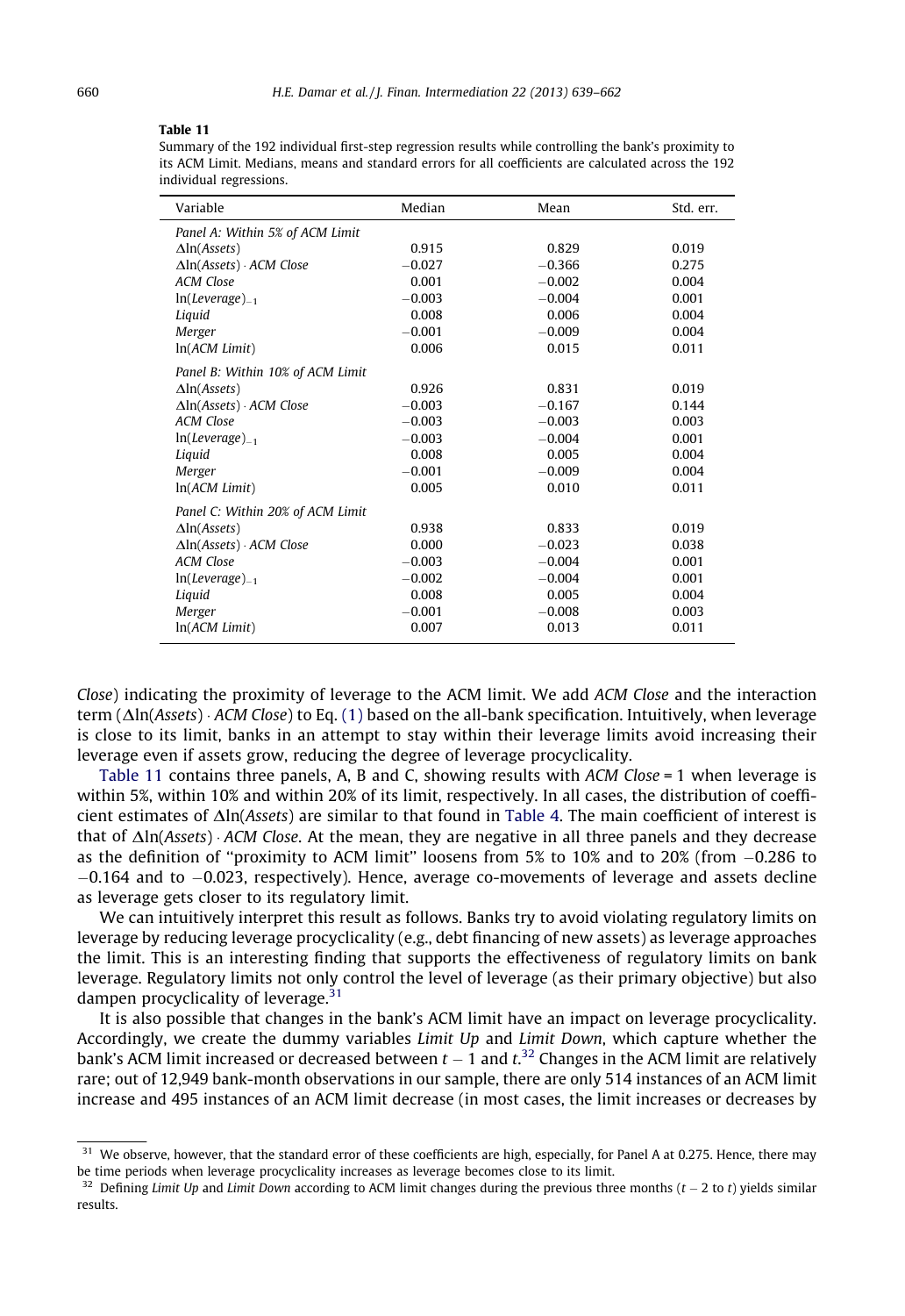<span id="page-22-0"></span>Summary of the 192 individual first-step regression results while changes in the bank's ACM Limit (increase or decrease). Medians, means and standard errors for all coefficients are calculated across the 192 individual regressions.

| Variable                               | Median   | Mean     | Std. err. |
|----------------------------------------|----------|----------|-----------|
| $\Delta$ ln(Assets)                    | 0.923    | 0.834    | 0.019     |
| $\Delta$ ln(Assets) $\cdot$ Limit Up   | 0.047    | 0.226    | 0.247     |
| $\Delta$ ln(Assets) $\cdot$ Limit Down | 0.024    | $-0.109$ | 0.104     |
| Limit Up                               | 0.001    | 0.012    | 0.011     |
| Limit Down                             | 0.002    | 0.001    | 0.004     |
| $ln(Leverage)_{-1}$                    | $-0.003$ | $-0.005$ | 0.001     |
| Liquid                                 | 0.007    | 0.004    | 0.004     |
| Merger                                 | $-0.001$ | $-0.007$ | 0.004     |
| ln(ACM Limit)                          | 0.009    | 0.010    | 0.011     |

one). Nevertheless, adding the interactions of Limit Up and Limit Down with  $\Delta \ln(Asset)$  to Eq. [\(1\)](#page-9-0) (allbank specification) allows us to see the link between changes in the regulatory limits on leverage and procyclicality.

The results shown in Table 12 suggest that when the regulatory limit on leverage is increased, leverage procyclicality also goes up, presumably due to the increased distance between the bank's leverage and its limit giving banks more flexibility in actively managing their balance sheets. Similarly, a decrease in the ACM limit seems to lower leverage procyclicality. Overall, these findings are in line with our "proximity to the ACM limit" results.

## 9. Conclusion

We study the extent of procyclicality of leverage in the Canadian banking sector. The study is motivated by the theory developed by [Brunnermeier and Pedersen \(2009\)](#page-23-0) and empirically studied in [Adrian and Shin \(2010\)](#page-23-0) that a link exists between funding liquidity and market liquidity through financial institutions' balance-sheet management. Our analysis utilizes a variation of the two-step empirical estimation method first proposed by [Kashyap and Stein \(2000\)](#page-23-0). We use monthly balance sheet data covering 15 years and establish that leverage is highly procyclical among Canadian financial institutions. The degree of procyclicality is higher among banks that are more dependent on wholesale funding, e.g., leverage rises as assets increase. Furthermore, the gap in the degree of procyclicality between high wholesale funding users and the rest of the banking sector has grown larger during the 2000s. We then investigate macroeconomic and market-wide variables associated with leverage procyclicality and its divergence between different wholesale funding groups. The result suggests that leverage becomes more procyclical during times of increased liquidity in repo, BA and CP markets. Finally, we argue that banking-sector leverage procyclicality is important for aggregate economy by providing empirical evidence that banking-sector leverage procyclicality forecasts aggregate market volatility in the equity market.

Since procyclicality of leverage could lead to aggregate volatility, current leverage regulations may not adequately address potential consequences of market and funding liquidity risks. Other regulations, such as those being discussed in the Basel Committee on Banking Supervision, that enforce counter-cyclical capital holdings and directly restrict banks' balance-sheet liquidity-risk management have the potential to address this issue. However, potential costs of such regulations need to be taken into account.

## Acknowledgments

The authors would like to thank James Chapman, Ian Christensen, Toni Gravelle, Raoul Minetti, Luc Laeven, Teodora Paligorova, João Santos and Naoyuki Yoshino for comments, along with participants at the Bank of Canada Workshop on Financial Institution Behavior and Regulations, the 1st Conference